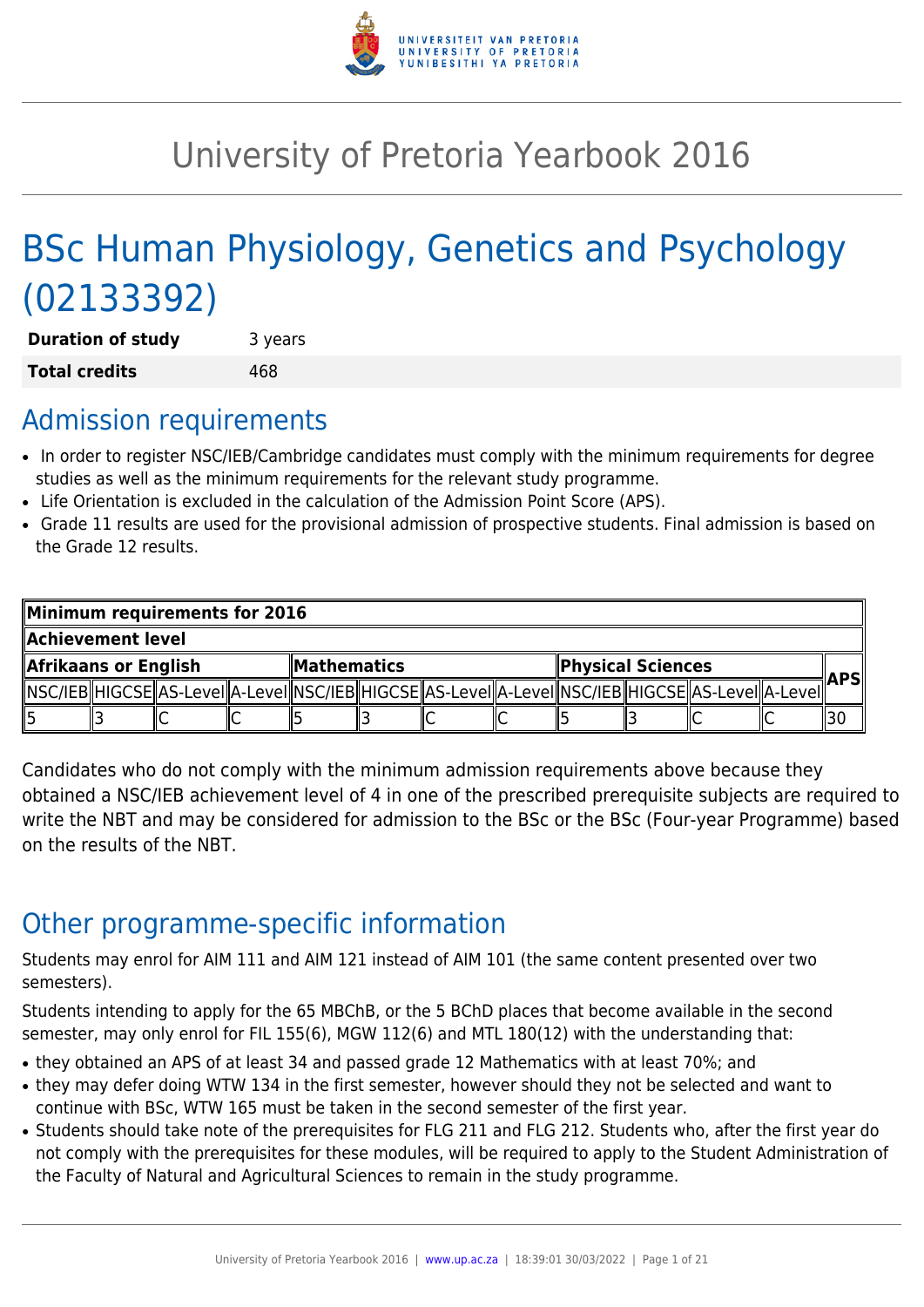

Students intending to apply for the BSocSciHons (Psychology) programme must complete the following research modules: RES 210 and RES 320.

Students intending to apply for BScHons (Genetics) must also complete the module GTS 367 in their third year.

A student must pass all the minimum prescribed and elective module credits as set out at the end of each year within a programme as well as the total required credits to comply with the particular degree programme. Please refer to the curricula of the respective programmes. At least 144 credits must be obtained at 300-/400-level, or otherwise as indicated by curriculum. The minimum module credits needed to comply with degree requirements is set out at the end of each study programme. Subject to the programmes as indicated a maximum of 150 credits will be recognised at 100-level. A student may, in consultation with the Head of Department and subject to the permission by the Dean, select or replace prescribed module credits not indicated in BSc three-year study programmes to the equivalent of a maximum of 36 module credits.

It is important that the total number of prescribed module credits is completed during the course of the study programme. The Dean may, on the recommendation of the Head of Department, approve deviations in this regard. Subject to the programmes as indicated in the respective curricula, a student may not register for more than 75 module credits per semester at first-year level subject to permission by the Dean. A student may be permitted to register for up to 80 module credits in a the first semester during the first year provided that he or she obtained a final mark of no less than 70% for grade 12 Mathematics and achieved an APS of 34 or more in the NSC.

Students who are already in possession of a bachelor's degree, will not receive credit for modules of which the content overlap with modules from the degree that was already conferred. Credits will not be considered for more than half the credits passed previously for an uncompleted degree. No credits at the final-year or 300- and 400-level will be granted.

The Dean may, on the recommendation of the programme manager, approve deviations with regard to the composition of the study programme.

Please note: Where elective modules are not specified, these may be chosen from any modules appearing in the list of modules.

It remains the student's responsibility to acertain, prior to registration, whether they comply with the prerequisites of the modules they want to register for.

The prerequisites are listed in the Alphabetical list of modules.

## Promotion to next study year

A student will be promoted to the following year of study if he or she passed 100 credits of the prescribed credits for a year of study, unless the Dean on the recommendation of the head of department decides otherwise. A student who does not comply with the requirements for promotion to the following year of study, retains the credit for the modules already passed and may be admitted by the Dean, on recommendation of the head of department, to modules of the following year of study to a maximum of 48 credits, provided that it will fit in with both the lecture and examination timetable.

## **General promotion requirements in the faculty**

All students whose academic progress is not acceptable can be suspended from further studies.

• A student who is excluded from further studies in terms of the stipulations of the abovementioned regulations,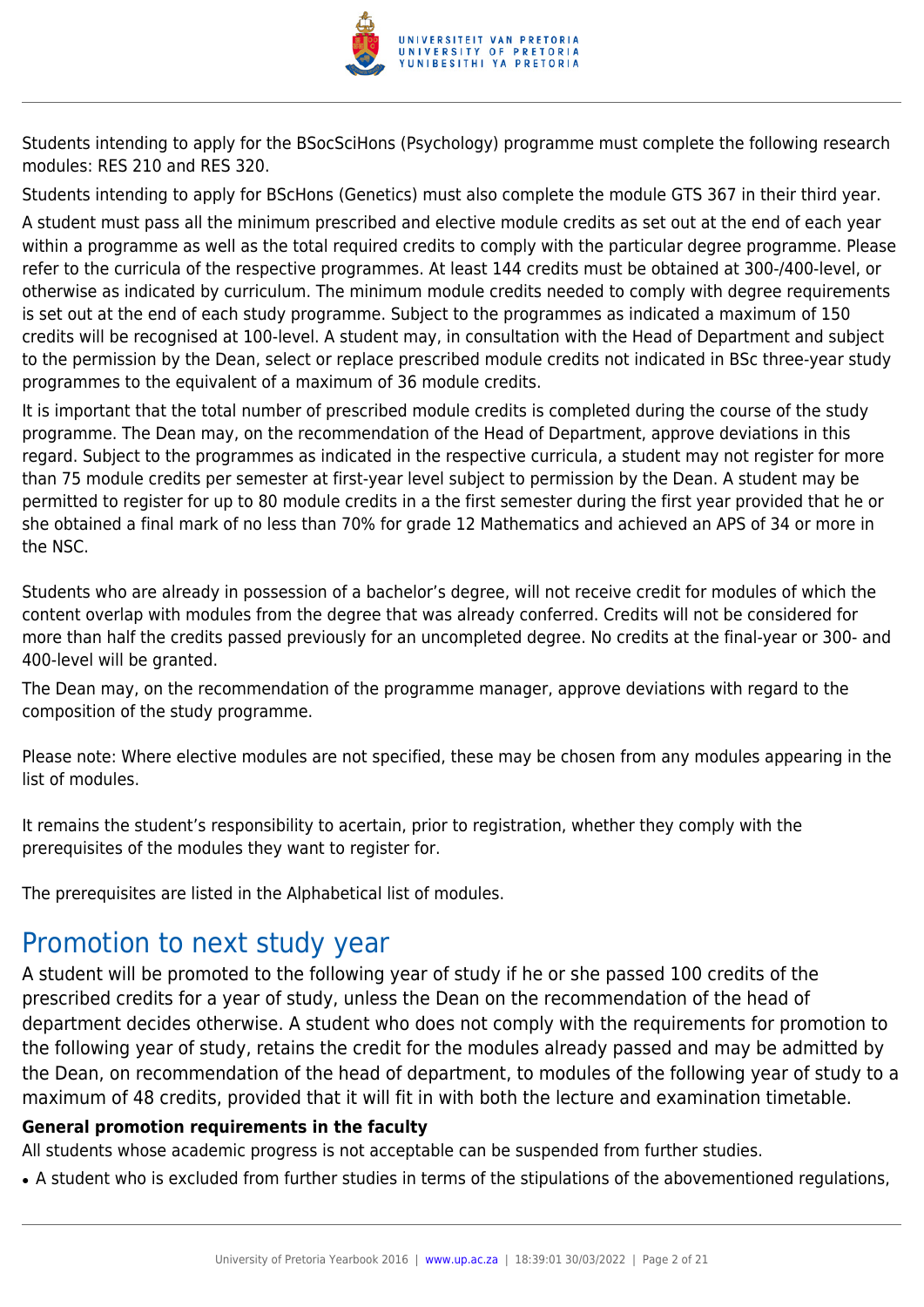

will be notified in writing by the Dean or Admissions Committee at the end of the relevant semester.

- A student who has been excluded from further studies may apply in writing to the Admissions Committee of the Faculty of Natural and Agricultural Sciences for re-admission.
- Should the student be re-admitted by the Admissions Committee, strict conditions will be set which the student must comply with in order to proceed with his/her studies.
- Should the student not be re-admitted to further studies by the Admissions Committee, he/she will be informed in writing.
- Students who are not re-admitted by the Admissions Committee have the right to appeal to the Senior Appeals Committee.
- Any decision taken by the Senior Appeals Committee is final.

## Pass with distinction

A student obtains his or her degree with distinction if all prescribed modules at 300-level (or higher) are passed in one academic year with a weighted average of at least 75%, and obtain at least a subminimum of 65% in each of the relevant modules.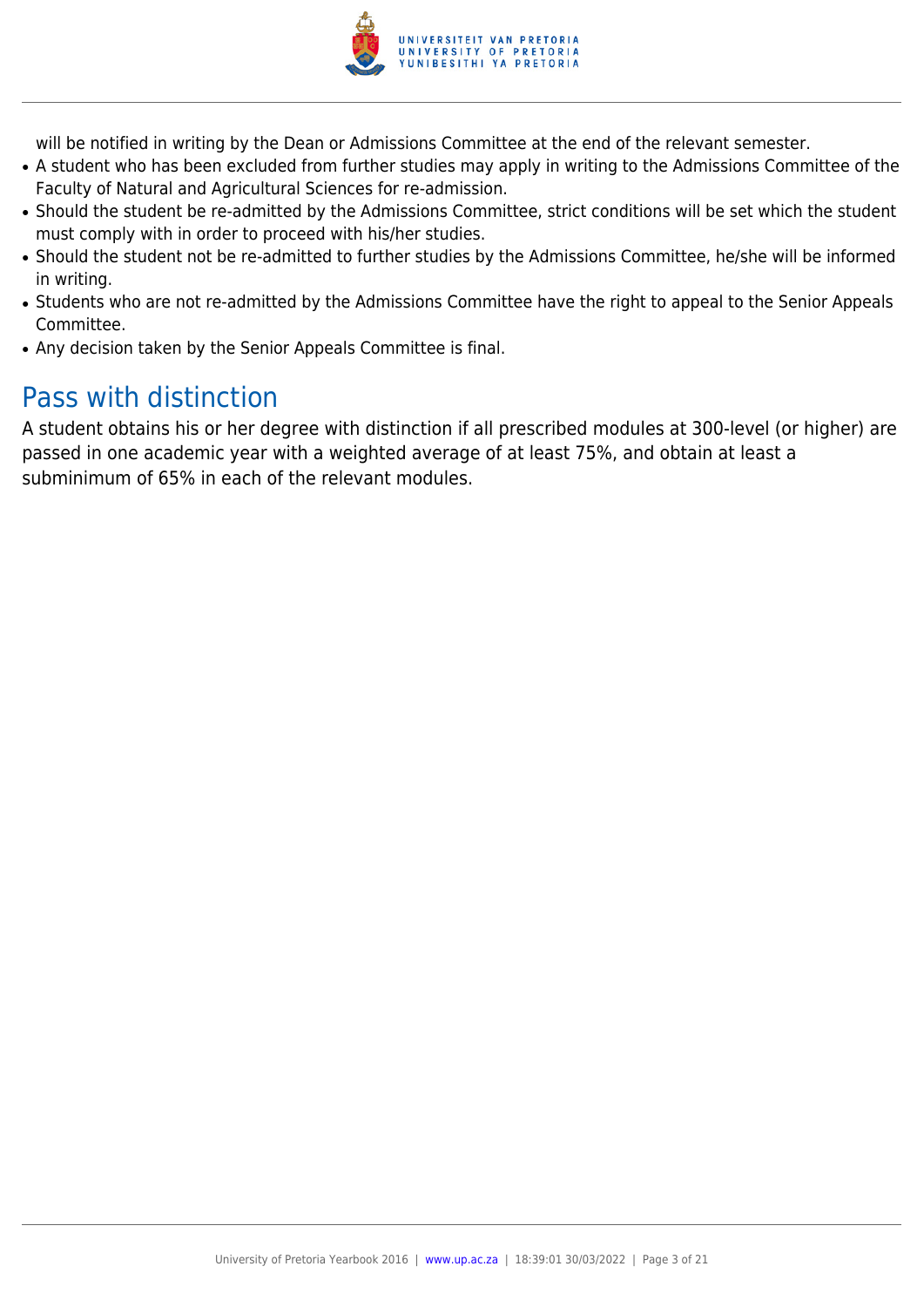

## Curriculum: Year 1

**Minimum credits: 140**

## **Fundamental modules**

## **Academic information management 111 (AIM 111)**

| <b>Module credits</b>         | 4.00                                                                                                                                                                                                                                                                                                                           |
|-------------------------------|--------------------------------------------------------------------------------------------------------------------------------------------------------------------------------------------------------------------------------------------------------------------------------------------------------------------------------|
| Service modules               | Faculty of Engineering, Built Environment and Information Technology<br><b>Faculty of Education</b><br><b>Faculty of Economic and Management Sciences</b><br><b>Faculty of Humanities</b><br>Faculty of Law<br><b>Faculty of Health Sciences</b><br><b>Faculty of Natural and Agricultural Sciences</b><br>Faculty of Theology |
| <b>Prerequisites</b>          | No prerequisites.                                                                                                                                                                                                                                                                                                              |
| <b>Contact time</b>           | MAMELODI, 2 lectures per week                                                                                                                                                                                                                                                                                                  |
| Language of tuition           | Both Afr and Eng                                                                                                                                                                                                                                                                                                               |
| <b>Academic organisation</b>  | <b>Information Science</b>                                                                                                                                                                                                                                                                                                     |
| <b>Period of presentation</b> | Semester 1                                                                                                                                                                                                                                                                                                                     |

#### **Module content**

Find, evaluate, process, manage and present information resources for academic purposes using appropriate technology.

## **Academic information management 121 (AIM 121)**

| <b>Module credits</b>         | 4.00                                                                                                                                                                                                                                                                                                                                                     |
|-------------------------------|----------------------------------------------------------------------------------------------------------------------------------------------------------------------------------------------------------------------------------------------------------------------------------------------------------------------------------------------------------|
| Service modules               | Faculty of Engineering, Built Environment and Information Technology<br><b>Faculty of Education</b><br>Faculty of Economic and Management Sciences<br><b>Faculty of Humanities</b><br>Faculty of Law<br><b>Faculty of Health Sciences</b><br>Faculty of Natural and Agricultural Sciences<br>Faculty of Theology<br><b>Faculty of Veterinary Science</b> |
| <b>Prerequisites</b>          | No prerequisites.                                                                                                                                                                                                                                                                                                                                        |
| <b>Contact time</b>           | 2 lectures per week, MAMELODI                                                                                                                                                                                                                                                                                                                            |
| Language of tuition           | Both Afr and Eng                                                                                                                                                                                                                                                                                                                                         |
| <b>Academic organisation</b>  | <b>Information Science</b>                                                                                                                                                                                                                                                                                                                               |
| <b>Period of presentation</b> | Semester 2                                                                                                                                                                                                                                                                                                                                               |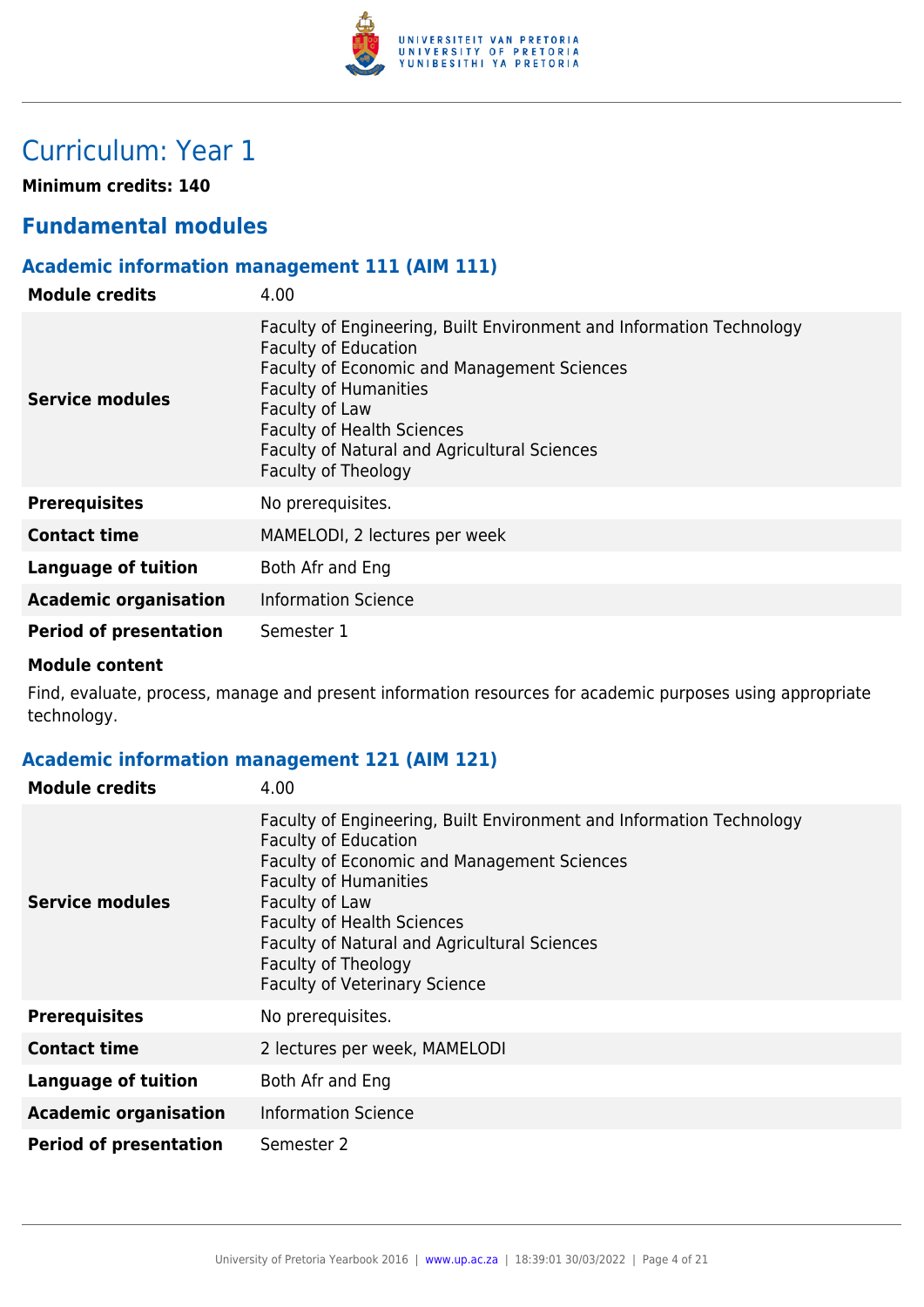

Apply effective search strategies in different technological environments. Demonstrate the ethical and fair use of information resources. Integrate 21st-century communications into the management of academic information.

## **Language and study skills 110 (LST 110)**

| 6.00                                                                                 |
|--------------------------------------------------------------------------------------|
| Faculty of Natural and Agricultural Sciences<br><b>Faculty of Veterinary Science</b> |
| No prerequisites.                                                                    |
| 2 lectures per week                                                                  |
| English                                                                              |
| Unit for Academic Literacy                                                           |
| Semester 1                                                                           |
|                                                                                      |

#### **Module content**

The module aims to equip students with the ability to cope with the reading and writing demands of scientific disciplines.

## **Academic orientation 102 (UPO 102)**

| <b>Module credits</b>         | 0.00                          |
|-------------------------------|-------------------------------|
| Language of tuition           | Double Medium                 |
| <b>Academic organisation</b>  | Natural + Agric Sciences Dean |
| <b>Period of presentation</b> | Year                          |

## **Academic information management 102 (AIM 102)**

| <b>Module credits</b>         | 6.00                                                                                                                                                                                                                                                                                    |
|-------------------------------|-----------------------------------------------------------------------------------------------------------------------------------------------------------------------------------------------------------------------------------------------------------------------------------------|
| <b>Service modules</b>        | <b>Faculty of Education</b><br><b>Faculty of Economic and Management Sciences</b><br><b>Faculty of Humanities</b><br>Faculty of Law<br><b>Faculty of Health Sciences</b><br>Faculty of Natural and Agricultural Sciences<br>Faculty of Theology<br><b>Faculty of Veterinary Science</b> |
| <b>Contact time</b>           | 2 lectures per week                                                                                                                                                                                                                                                                     |
| Language of tuition           | Both Afr and Eng                                                                                                                                                                                                                                                                        |
| <b>Academic organisation</b>  | <b>Information Science</b>                                                                                                                                                                                                                                                              |
| <b>Period of presentation</b> | Semester 2                                                                                                                                                                                                                                                                              |
|                               |                                                                                                                                                                                                                                                                                         |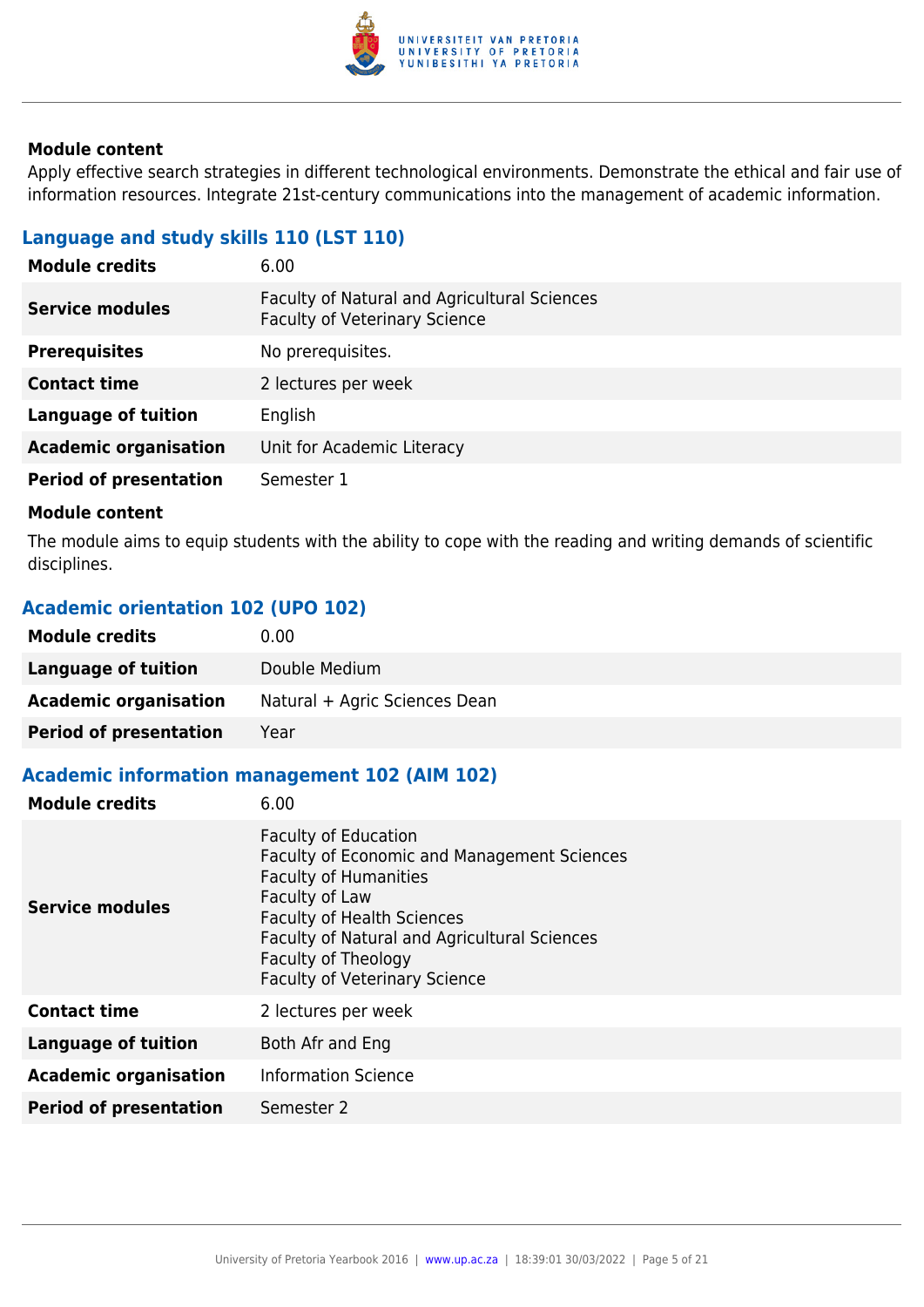

Find, evaluate, process, manage and present information resources for academic purposes using appropriate technology. Apply effective search strategies in different technological environments. Demonstrate the ethical and fair use of information resources. Integrate 21st-century communications into the management of academic information.

## **Core modules**

## **Biometry 120 (BME 120)**

| <b>Module credits</b>         | 16.00                                                                                                                                                        |
|-------------------------------|--------------------------------------------------------------------------------------------------------------------------------------------------------------|
| <b>Service modules</b>        | Faculty of Engineering, Built Environment and Information Technology<br>Faculty of Natural and Agricultural Sciences<br><b>Faculty of Veterinary Science</b> |
| <b>Prerequisites</b>          | At least 4 (50-59%) in Mathematics in the Grade 12 examination, or at least 50%<br>in both Statistics 113, 123                                               |
| <b>Contact time</b>           | 1 practical per week, 4 lectures per week                                                                                                                    |
| <b>Language of tuition</b>    | Both Afr and Eng                                                                                                                                             |
| <b>Academic organisation</b>  | <b>Statistics</b>                                                                                                                                            |
| <b>Period of presentation</b> | Semester 2                                                                                                                                                   |

#### **Module content**

Simple statistical analysis: Data collection and analysis: Samples, tabulation, graphical representation, describing location, spread and skewness. Introductory probability and distribution theory. Sampling distributions and the central limit theorem. Statistical inference: Basic principles, estimation and testing in the one- and two-sample cases (parametric and non-parametric). Introduction to experimental design. One- and twoway designs, randomised blocks. Multiple statistical analysis: Bivariate data sets: Curve fitting (linear and non-linear), growth curves. Statistical inference in the simple regression case. Categorical analysis: Testing goodness of fit and contingency tables. Multiple regression and correlation: Fitting and testing of models. Residual analysis. Computer literacy: Use of computer packages in data analysis and report writing.

## **General chemistry 117 (CMY 117)**

| <b>Module credits</b>        | 16.00                                                                                                                                                                            |
|------------------------------|----------------------------------------------------------------------------------------------------------------------------------------------------------------------------------|
| <b>Service modules</b>       | Faculty of Engineering, Built Environment and Information Technology<br><b>Faculty of Education</b><br><b>Faculty of Health Sciences</b><br><b>Faculty of Veterinary Science</b> |
| <b>Prerequisites</b>         | Final Grade 12 marks of at least 60% for Mathematics and 60% for Physical<br>Sciences.                                                                                           |
| <b>Contact time</b>          | 1 practical per week, 4 lectures per week                                                                                                                                        |
| <b>Language of tuition</b>   | Both Afr and Eng                                                                                                                                                                 |
| <b>Academic organisation</b> | Chemistry                                                                                                                                                                        |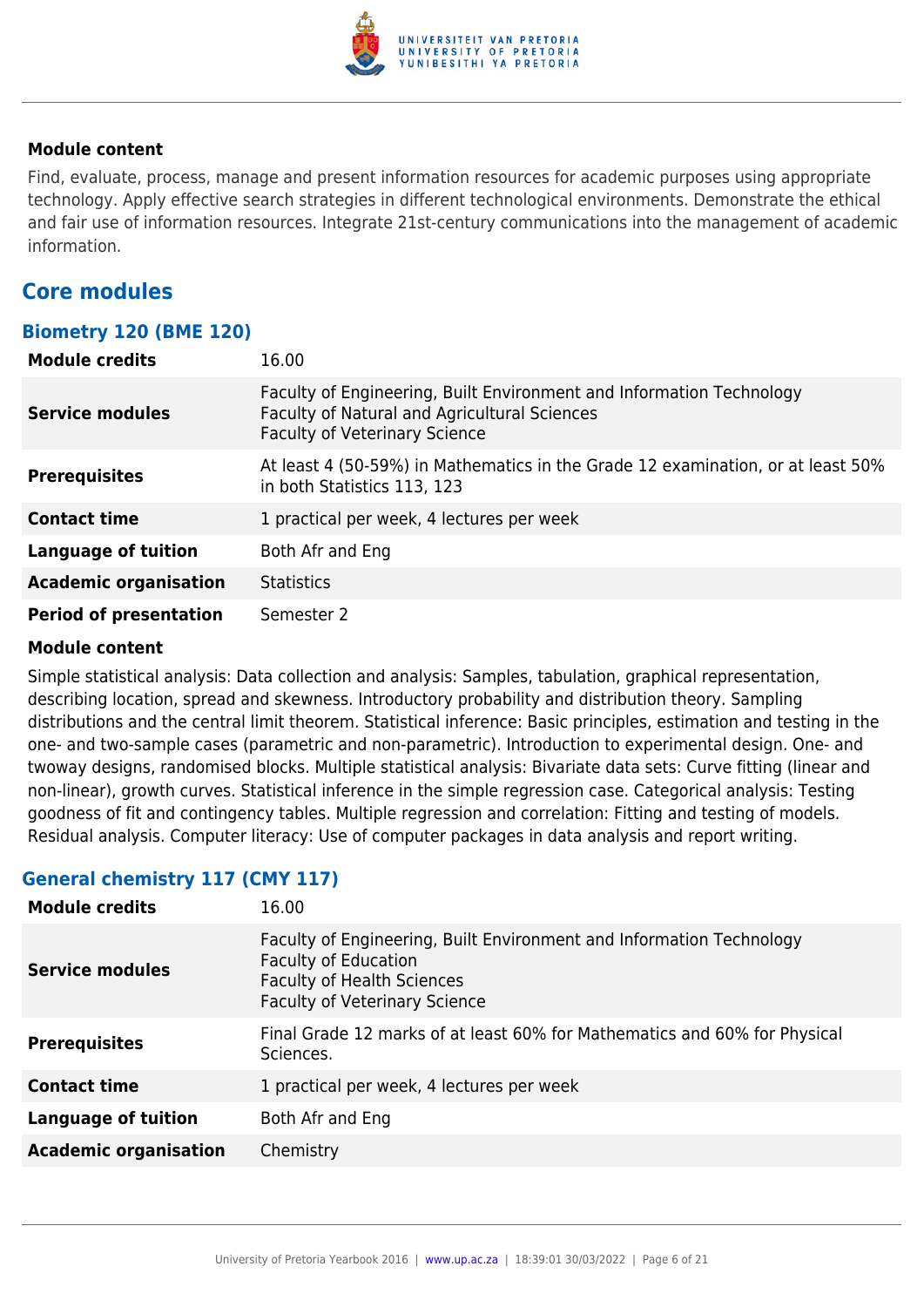

#### **Period of presentation** Semester 1

#### **Module content**

General introduction to inorganic, analytical and physical chemistry. Atomic structure and periodicity. Molecular structure and chemical bonding using the VSEOR model. Nomenclature of iorganic ions and compounds. Classification of reactions: precipitation, acid-base, redox reactions and gas-forming reactions. Mole concept and stoichiometric calculations concerning chemical formulas and chemical reactions. Principles of reactivity: energy and chemical reactions. Physical behaviour gases, liquids, solids and solutions and the role of intermolecular forces. Rate of reactions: Introduction to chemical kinetics.

## **General chemistry 127 (CMY 127)**

| <b>Module credits</b>         | 16.00                                                                                                                                                                            |
|-------------------------------|----------------------------------------------------------------------------------------------------------------------------------------------------------------------------------|
| <b>Service modules</b>        | Faculty of Engineering, Built Environment and Information Technology<br><b>Faculty of Education</b><br><b>Faculty of Health Sciences</b><br><b>Faculty of Veterinary Science</b> |
| <b>Prerequisites</b>          | Natural and Agricultural Sciences students: CMY 117 GS or CMY 154 GS Health<br>Sciences students: none                                                                           |
| <b>Contact time</b>           | 1 practical per week, 4 lectures per week                                                                                                                                        |
| <b>Language of tuition</b>    | Both Afr and Eng                                                                                                                                                                 |
| <b>Academic organisation</b>  | Chemistry                                                                                                                                                                        |
| <b>Period of presentation</b> | Semester 2                                                                                                                                                                       |

#### **Module content**

Theory: General physical-analytical chemistry: Physical behaviour of gases, liquids and solids, intermolecular forces, solutions. Principles of reactivity: energy and chemical reactions, entropy and free energy, electrochemistry. Organic chemistry: Structure (bonding), nomenclature, isomerism, introductory stereochemistry, introduction to chemical reactions and chemical properties of organic compounds and biological compounds, i.e. carbohydrates and amino acids. Practical: Molecular structure (model building), synthesis and properties of simple organic compounds.

#### **Introductory genetics 161 (GTS 161)**

| <b>Module credits</b>         | 8.00                                                                                                                                        |
|-------------------------------|---------------------------------------------------------------------------------------------------------------------------------------------|
| <b>Service modules</b>        | Faculty of Engineering, Built Environment and Information Technology<br><b>Faculty of Education</b><br><b>Faculty of Veterinary Science</b> |
| <b>Prerequisites</b>          | <b>MLB 111 GS</b>                                                                                                                           |
| <b>Contact time</b>           | fortnightly practicals, 2 lectures per week                                                                                                 |
| Language of tuition           | Both Afr and Eng                                                                                                                            |
| <b>Academic organisation</b>  | <b>Genetics</b>                                                                                                                             |
| <b>Period of presentation</b> | Semester 2                                                                                                                                  |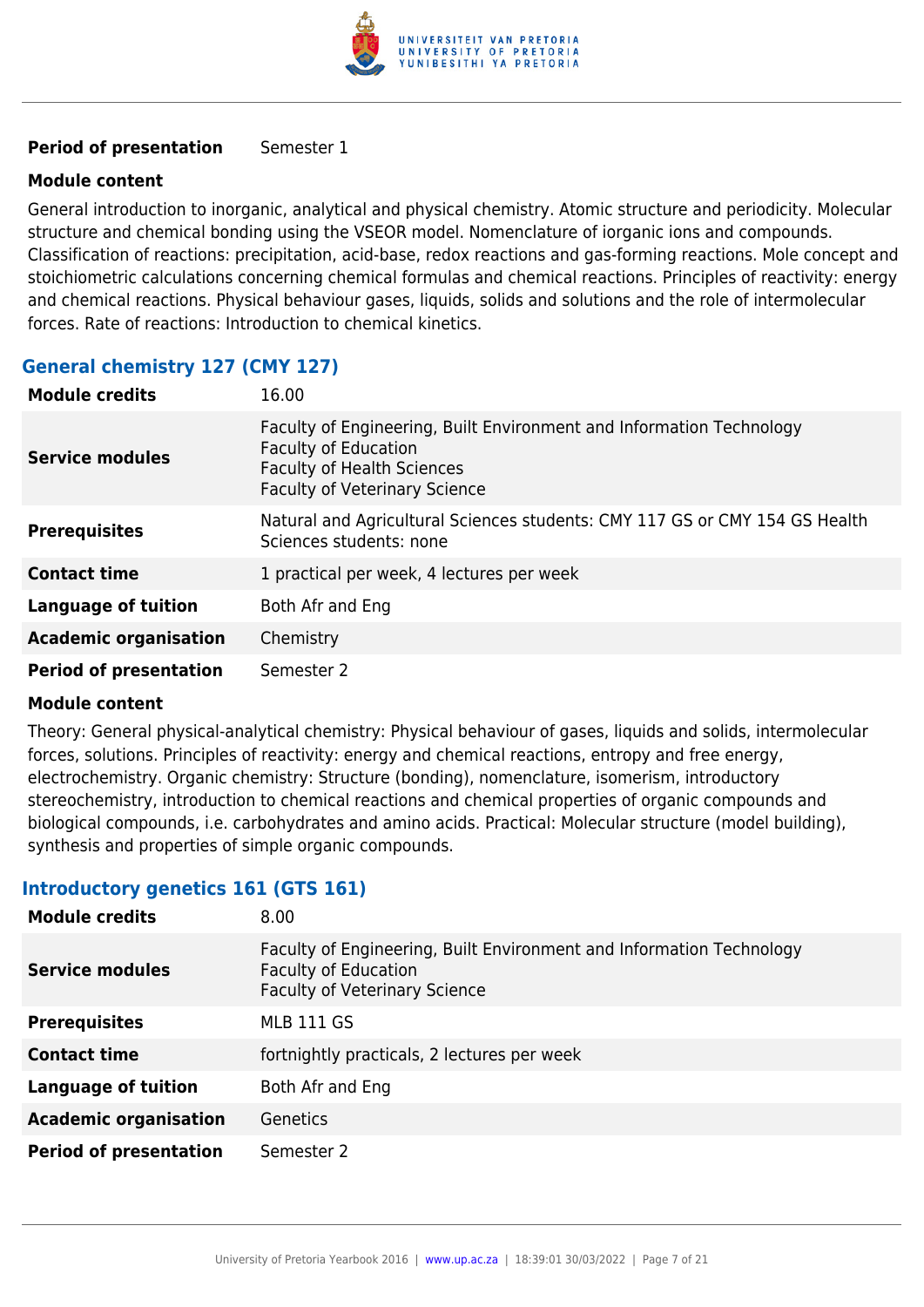

Chromosomes and cell division. Principles of Mendelian inheritance: locus and alleles, dominance interactions and epistasis. Probability studies. Sex determination and sex linked traits. Pedigree analysis. Extranuclear inheritance. Genetic linkage and chromosome mapping. Chromosome variation.

#### **Molecular and cell biology 111 (MLB 111)**

| <b>Module credits</b>         | 16.00                                                                                                                                                                            |
|-------------------------------|----------------------------------------------------------------------------------------------------------------------------------------------------------------------------------|
| Service modules               | Faculty of Engineering, Built Environment and Information Technology<br><b>Faculty of Education</b><br><b>Faculty of Health Sciences</b><br><b>Faculty of Veterinary Science</b> |
| <b>Prerequisites</b>          | Refer to Regulation 1.2: A candidate who has passed Mathematics with at least<br>50% in the Grade 12 examination                                                                 |
| <b>Contact time</b>           | 4 lectures per week, 1 practical per week                                                                                                                                        |
| <b>Language of tuition</b>    | Both Afr and Eng                                                                                                                                                                 |
| <b>Academic organisation</b>  | Genetics                                                                                                                                                                         |
| <b>Period of presentation</b> | Semester 1                                                                                                                                                                       |

#### **Module content**

Introductory study of the ultra structure, function and composition of representative cells and cell components. General principles of cell metabolism, molecular genetics, cell growth, cell division and differentiation.

## **Physics for biology students 131 (PHY 131)**

| <b>Module credits</b>         | 16.00                                                                                                              |
|-------------------------------|--------------------------------------------------------------------------------------------------------------------|
| Service modules               | Faculty of Education<br><b>Faculty of Health Sciences</b><br><b>Faculty of Veterinary Science</b>                  |
| <b>Prerequisites</b>          | Refer to Regulation 1.2: A candidate must have passed Mathematics with at least<br>50% in the Grade 12 examination |
| <b>Contact time</b>           | 1 practical per week, 4 lectures per week, 1 discussion class per week                                             |
| <b>Language of tuition</b>    | Both Afr and Eng                                                                                                   |
| <b>Academic organisation</b>  | Physics                                                                                                            |
| <b>Period of presentation</b> | Semester 1                                                                                                         |

#### **Module content**

Units, vectors, one dimensional kinematics, dynamics, work, equilibrium, sound, liquids, heat, thermodynamic processes, electric potential and capacitance, direct current and alternating current, optics, modern physics, radio activity.

#### **Psychology 110 (SLK 110)**

**Module credits** 12.00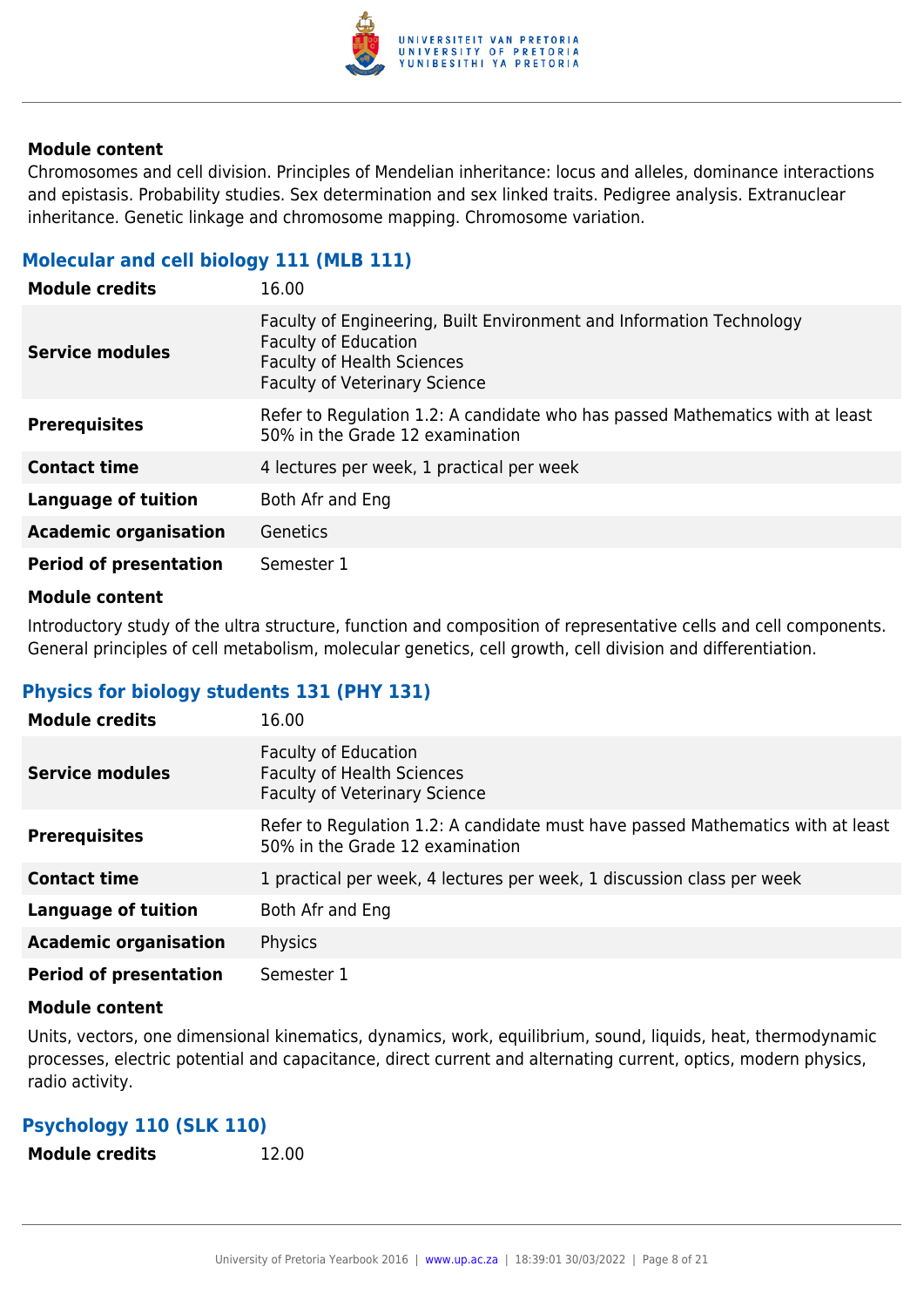

| <b>Service modules</b>        | Faculty of Engineering, Built Environment and Information Technology<br><b>Faculty of Education</b><br><b>Faculty of Health Sciences</b><br>Faculty of Natural and Agricultural Sciences |
|-------------------------------|------------------------------------------------------------------------------------------------------------------------------------------------------------------------------------------|
| <b>Prerequisites</b>          | No prerequisites.                                                                                                                                                                        |
| <b>Contact time</b>           | 2 discussion classes per week, 2 lectures per week                                                                                                                                       |
| Language of tuition           | Both Afr and Eng                                                                                                                                                                         |
| <b>Academic organisation</b>  | Psychology                                                                                                                                                                               |
| <b>Period of presentation</b> | Semester 1                                                                                                                                                                               |

This module is a general orientation to Psychology. An introduction is given to various theoretical approaches in Psychology, and the development of Psychology as a science is discussed. Selected themes from everyday life are explored and integrated with psychological principles. This module focuses on major personality theories. An introduction is given to various paradigmatic approaches in Psychology.

#### **Psychology 120 (SLK 120)**

| <b>Module credits</b>         | 12.00                                                                                                                                                                                    |
|-------------------------------|------------------------------------------------------------------------------------------------------------------------------------------------------------------------------------------|
| <b>Service modules</b>        | Faculty of Engineering, Built Environment and Information Technology<br><b>Faculty of Education</b><br><b>Faculty of Health Sciences</b><br>Faculty of Natural and Agricultural Sciences |
| <b>Prerequisites</b>          | No prerequisites.                                                                                                                                                                        |
| <b>Contact time</b>           | 2 lectures per week, 2 discussion classes per week                                                                                                                                       |
| <b>Language of tuition</b>    | Both Afr and Eng                                                                                                                                                                         |
| <b>Academic organisation</b>  | Psychology                                                                                                                                                                               |
| <b>Period of presentation</b> | Semester 2                                                                                                                                                                               |

#### **Module content**

This module introduces the student to a basic knowledge and understanding of the biological basis of human behaviour. The module addresses the key concepts and terminology related to the biological subsystem, the rules and principles guiding biological psychology, and identification of the interrelatedness of different biological systems and subsystems. In this module various cognitive processes are studied, including perception, memory, thinking, intelligence and creativity. Illustrations are given of various thinking processes, such as problem solving, critical, analytic and integrative thinking.

#### **Mathematics 134 (WTW 134)**

| <b>Module credits</b>  | 16.00                                                                                                                                       |
|------------------------|---------------------------------------------------------------------------------------------------------------------------------------------|
| <b>Service modules</b> | Faculty of Engineering, Built Environment and Information Technology<br><b>Faculty of Education</b><br><b>Faculty of Veterinary Science</b> |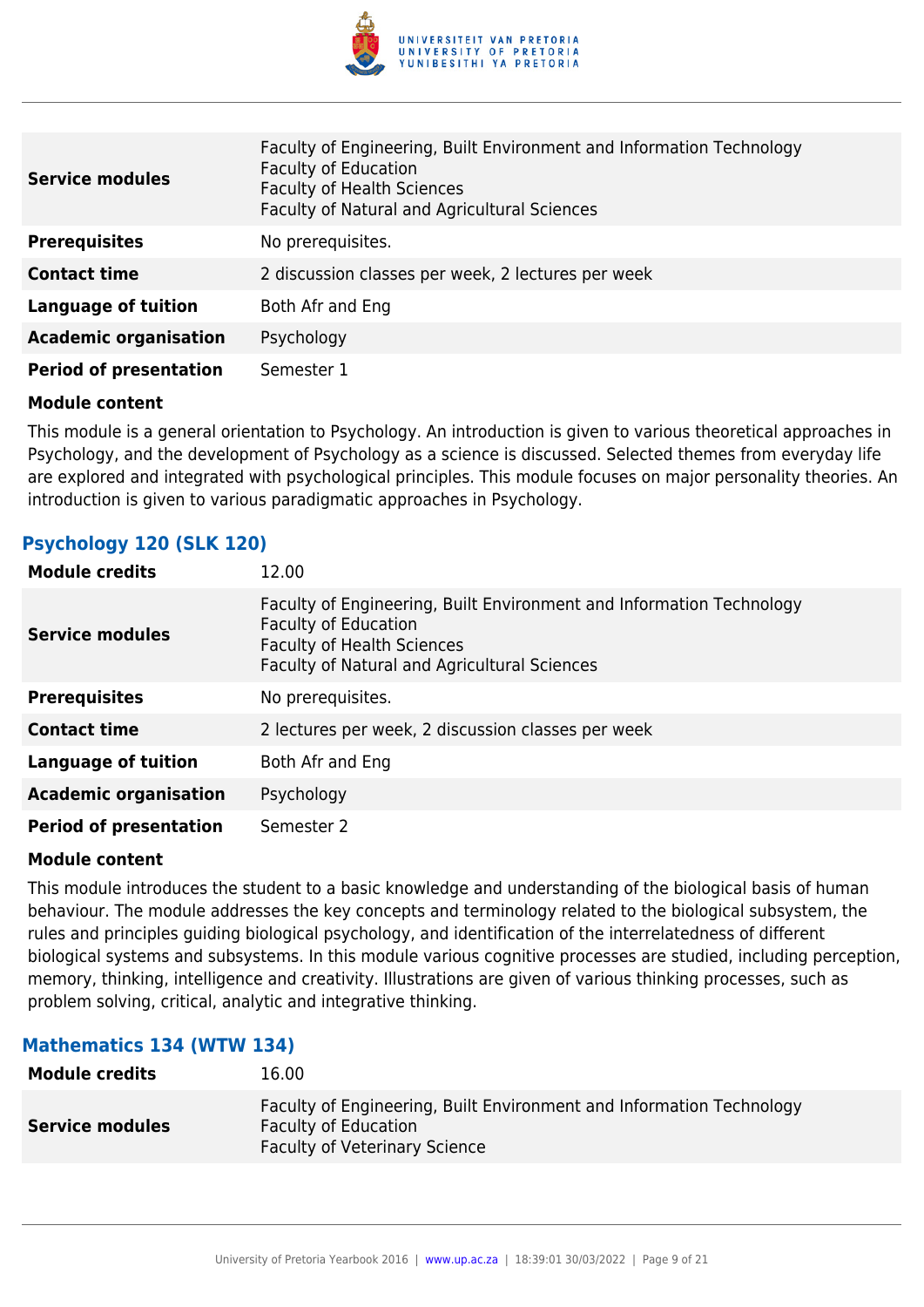

| <b>Prerequisites</b>          | Refer to Regulation 1.2: At least 50% for Mathematics in the Grade 12<br>examination. |
|-------------------------------|---------------------------------------------------------------------------------------|
| <b>Contact time</b>           | 4 lectures per week, 1 tutorial per week                                              |
| Language of tuition           | Both Afr and Eng                                                                      |
| <b>Academic organisation</b>  | Mathematics and Applied Maths                                                         |
| <b>Period of presentation</b> | Semester 1                                                                            |

\*Students will not be credited for more than one of the following modules for their degree: WTW 134, WTW 165, WTW 114, WTW 158. WTW 134 does not lead to admission to Mathematics at 200 level and is intended for students who require Mathematics at 100 level only. WTW 134 is offered as WTW 165 in the second semester only to students who have applied in the first semester of the current year for the approximately 65 MBChB, or the 5-6 BChD places becoming available in the second semester and who were therefore enrolled for MGW 112 in the first semester of the current year. Functions, derivatives, interpretation of the derivative, rules of differentiation, applications of differentiation, integration, interpretation of the definite integral, applications of integration. Matrices, solutions of systems of equations. All topics are studied in the context of applications.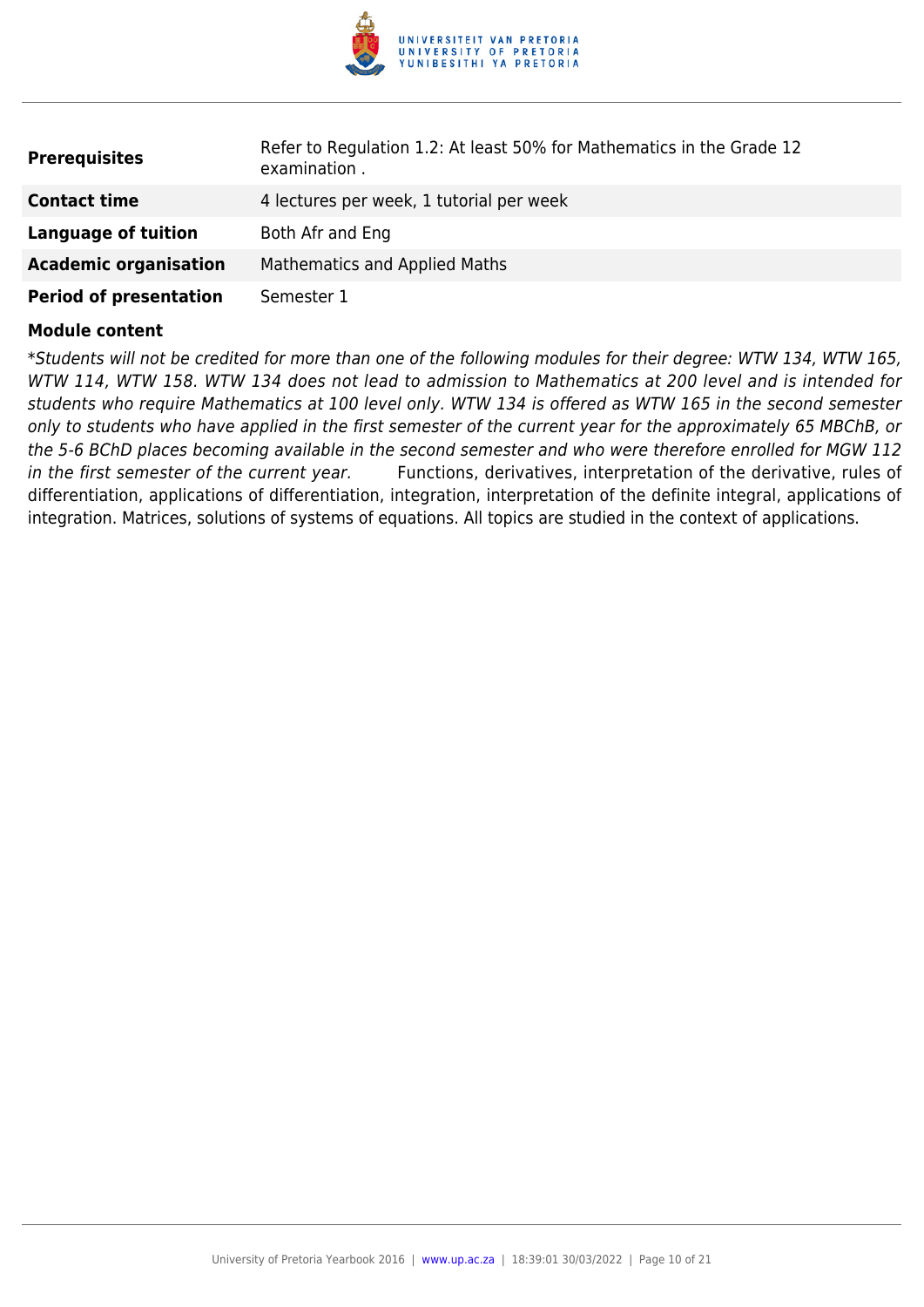

## Curriculum: Year 2

**Minimum credits: 160**

## **Core modules**

#### **Introduction to proteins and enzymes 251 (BCM 251)**

| <b>Module credits</b>         | 12.00                                             |
|-------------------------------|---------------------------------------------------|
| <b>Service modules</b>        | <b>Faculty of Health Sciences</b>                 |
| <b>Prerequisites</b>          | [CMY117 GS] and [CMY127 GS] and [MLB111 GS]       |
| <b>Contact time</b>           | 2 lectures per week, 90 minute practical per week |
| <b>Language of tuition</b>    | Double Medium                                     |
| <b>Academic organisation</b>  | Biochemistry                                      |
| <b>Period of presentation</b> | Semester 1                                        |

#### **Module content**

Structural and ionic properties of amino acids. Peptides, the peptide bond, primary, secondary, tertiary and quaternary structure of proteins. Interactions that stabilise protein structure, denaturation and renaturation of proteins. Introduction to methods for the purification of proteins, amino acid composition, and sequence determinations. Introduction to enzyme kinetics and enzyme inhibition. Allosteric enzymes, regulation of enzyme activity, active centres and mechanisms of enzyme catalysis. Examples of industrial applications of enzymes. Practical training in laboratory techniques and Good Laboratory Practice. Techniques for the quantitative and qualitative analysis of biological molecules. Processing and presentation of scientific data.

## **Carbohydrate metabolism 252 (BCM 252)**

| <b>Module credits</b>         | 12.00                                                            |
|-------------------------------|------------------------------------------------------------------|
| <b>Service modules</b>        | <b>Faculty of Education</b><br><b>Faculty of Health Sciences</b> |
| <b>Prerequisites</b>          | [CMY117 GS] and [CMY127 GS] and [MLB111 GS]                      |
| <b>Contact time</b>           | 90 minute practical per week, 2 lectures per week                |
| <b>Language of tuition</b>    | Double Medium                                                    |
| <b>Academic organisation</b>  | Biochemistry                                                     |
| <b>Period of presentation</b> | Semester 1                                                       |

#### **Module content**

Biochemistry of carbohydrates. Thermodynamics and bioenergetics. Glycolysis, citric acid cycle and electron transport. Glycogen metabolism, pentose-phosphate pathway, gluconeogenesis and photosynthesis. Practical training in study and analysis of metabolic pathways and enzymes. Scientific method and design: Hypothesis design and testing, method design and scientific controls.

#### **Lipid and nitrogen metabolism 261 (BCM 261)**

**Module credits** 12.00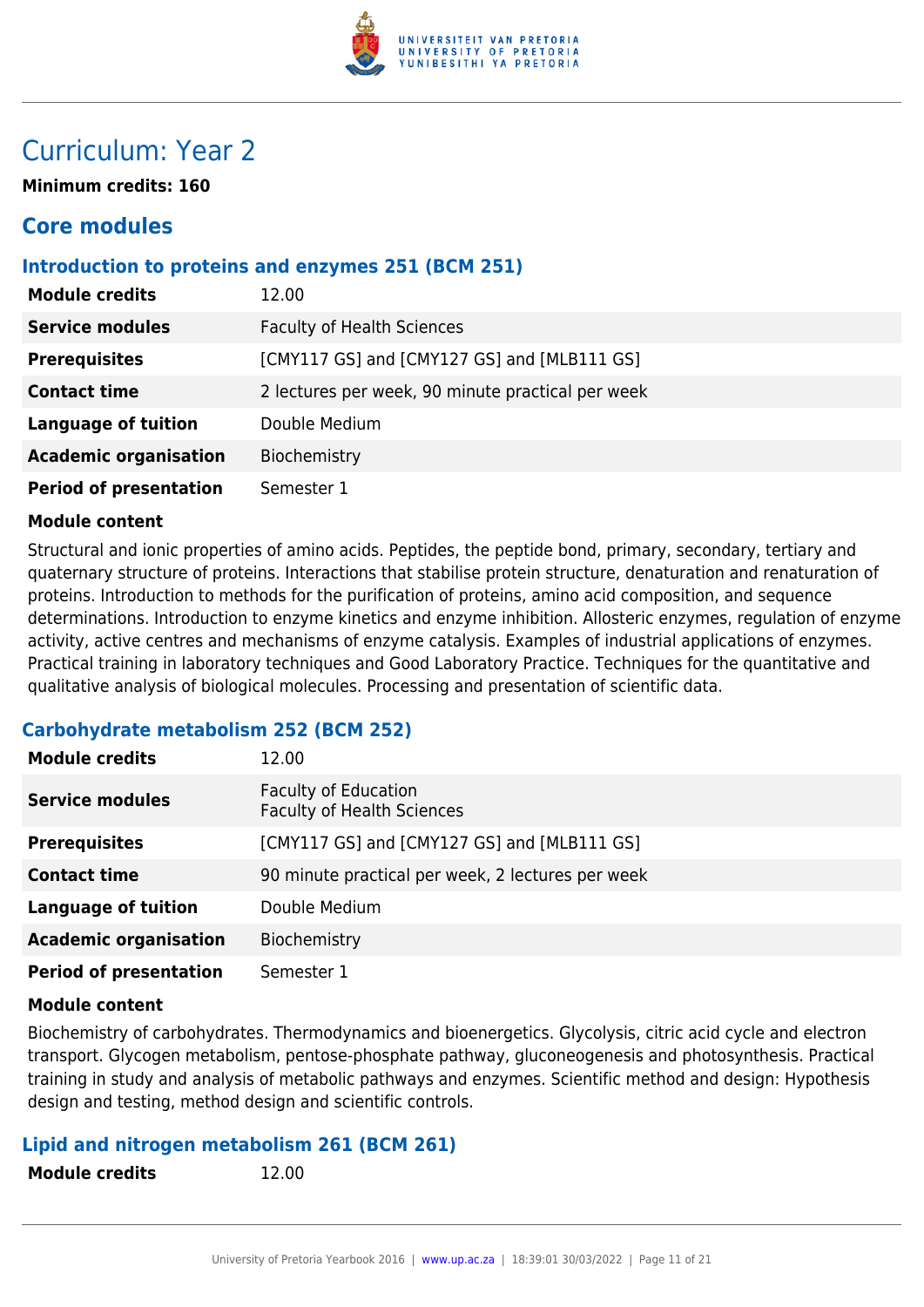

| <b>Service modules</b>        | <b>Faculty of Health Sciences</b>                 |
|-------------------------------|---------------------------------------------------|
| <b>Prerequisites</b>          | [CMY117 GS] and [CMY127 GS] and [MLB111 GS]       |
| <b>Contact time</b>           | 90 minute practical per week, 2 lectures per week |
| <b>Language of tuition</b>    | Double Medium                                     |
| <b>Academic organisation</b>  | Biochemistry                                      |
| <b>Period of presentation</b> | Semester 2                                        |

Biochemistry of lipids, membrane structure, anabolism and catabolism of lipids. Nitrogen metabolism, amino acid biosynthesis and catabolism. Biosynthesis of neurotransmitters, pigments, hormones and nucleotides from amino acids. Catabolism of pureness and pyrimidines. Therapeutic agents directed against nucleotide metabolism. Examples of inborn errors of metabolism of nitrogen containing compounds. The urea cycle, nitrogen excretion. Practical training in scientific writing skills: evaluation of a scientific report. Techniques for separation and analysis of biological molecules

## **Biochemical principles of nutrition and toxicology 262 (BCM 262)**

| <b>Module credits</b>         | 12.00                                             |
|-------------------------------|---------------------------------------------------|
| <b>Service modules</b>        | <b>Faculty of Health Sciences</b>                 |
| <b>Prerequisites</b>          | [CMY117 GS] and [CMY127 GS] and [MLB111 GS]       |
| <b>Contact time</b>           | 90 minute practical per week, 2 lectures per week |
| <b>Language of tuition</b>    | Double Medium                                     |
| <b>Academic organisation</b>  | Biochemistry                                      |
| <b>Period of presentation</b> | Semester 2                                        |

#### **Module content**

Biochemistry of nutrition and toxicology. Proximate analysis of nutrients. Review of energy requirements and expenditure. Respiratory quotient. Requirements and function of water, vitamins and minerals. Interpretation and modification of RDA values for specific diets, eg growth, exercise, pregnancy and lactation, aging and starvation. Interactions between nutrients. Comparison of monogastric and ruminant metabolism. Cholesterol, polyunsaturated, essential fatty acids and dietary anti-oxidants. Oxidation of fats. Biochemical mechanisms of water- and fat-soluble vitamins and assessment of vitamin status. Mineral requirements, biochemical mechanisms, imbalances and diarrhoea. Biochemistry of xenobiotics: absorption, distribution, metabolism and excretion (ADME); detoxification reactions: oxidation/reduction (Phase I), conjugations (Phase II), export from cells (Phase III); factors affecting metabolism and disposition. Toxic responses: tissue damage and physiological effects, teratogenesis, immunotoxicity, mutagenesis and carcinogenesis. Examples of toxins: biochemical mechanisms of common toxins and their antidotes. Antibiotics and resistance. Natural toxins from fungi, plants and animals: goitrogens, cyanogens, cholineesterase inhibitors, ergotoxin, aflatoxins Practical training in analyses of nutrients, fatty acids separations, antioxidant determination, and enzyme activity measurements, PO ratio of mitochondria, electrophoresis, extraction, solubility and gel permeation techniques.

#### **Introductory and neurophysiology 211 (FLG 211)**

**Module credits** 12.00

University of Pretoria Yearbook 2016 | [www.up.ac.za](https://www.google.com/) | 18:39:01 30/03/2022 | Page 12 of 21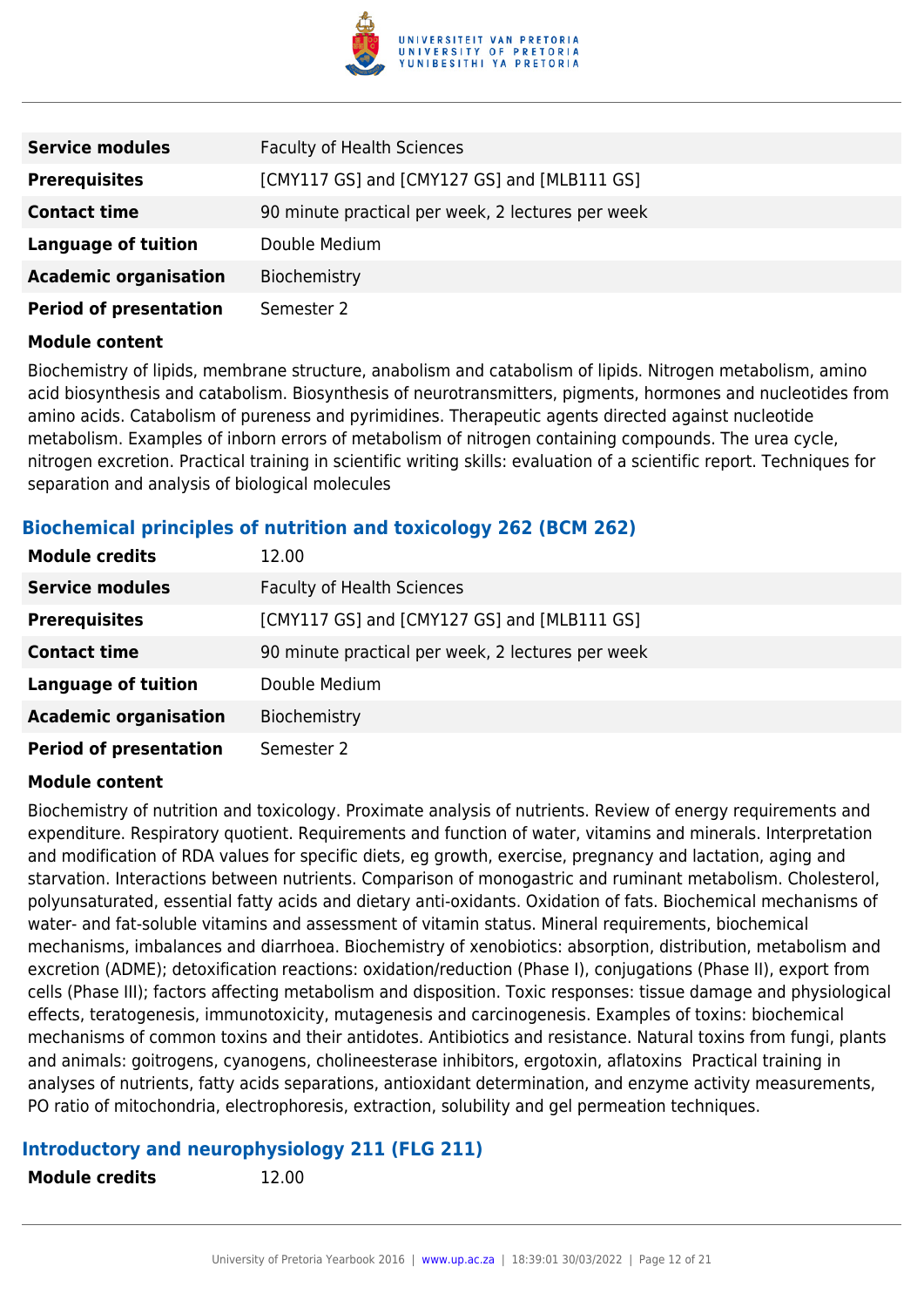

| <b>Service modules</b>        | <b>Faculty of Natural and Agricultural Sciences</b> |
|-------------------------------|-----------------------------------------------------|
| <b>Prerequisites</b>          | CMY 117, CMY 127, MLB 111 and PHY 131               |
| <b>Contact time</b>           | 2 lectures per week, 1 practical per week           |
| Language of tuition           | English                                             |
| <b>Academic organisation</b>  | Physiology                                          |
| <b>Period of presentation</b> | Semester 1                                          |

Orientation in physiology, homeostasis, cells and tissue, muscle and neurophysiology, cerebrospinal fluid and the special senses.

Practical work: Practical exercises to complement the theory

## **Circulatory physiology 212 (FLG 212)**

| <b>Module credits</b>         | 12.00                                        |
|-------------------------------|----------------------------------------------|
| <b>Service modules</b>        | Faculty of Natural and Agricultural Sciences |
| <b>Prerequisites</b>          | CMY 117, CMY 127, MLB 111 and PHY 131        |
| <b>Contact time</b>           | 1 practical per week, 2 lectures per week    |
| <b>Language of tuition</b>    | English                                      |
| <b>Academic organisation</b>  | Physiology                                   |
| <b>Period of presentation</b> | Semester 1                                   |

#### **Module content**

Body fluids; haematology; cardiovascular physiology and the lymphatic system. Practical work: Practical exercises to complement the theory.

## **Lung and renal physiology, acid-base balance and temperature 221 (FLG 221)**

| <b>Module credits</b>         | 12.00                                        |
|-------------------------------|----------------------------------------------|
| <b>Service modules</b>        | Faculty of Natural and Agricultural Sciences |
| <b>Prerequisites</b>          | <b>FLG 211 and FLG 212</b>                   |
| <b>Contact time</b>           | 1 practical per week, 2 lectures per week    |
| <b>Language of tuition</b>    | English                                      |
| <b>Academic organisation</b>  | Physiology                                   |
| <b>Period of presentation</b> | Semester 2                                   |

#### **Module content**

Structure, gas exchange and non-respiratory functions of the lungs; structure, excretory and non-urinary functions of the kidneys, acid-base balance, as well as the skin and body temperature control. Practical work: Practical exercises to complement the theory.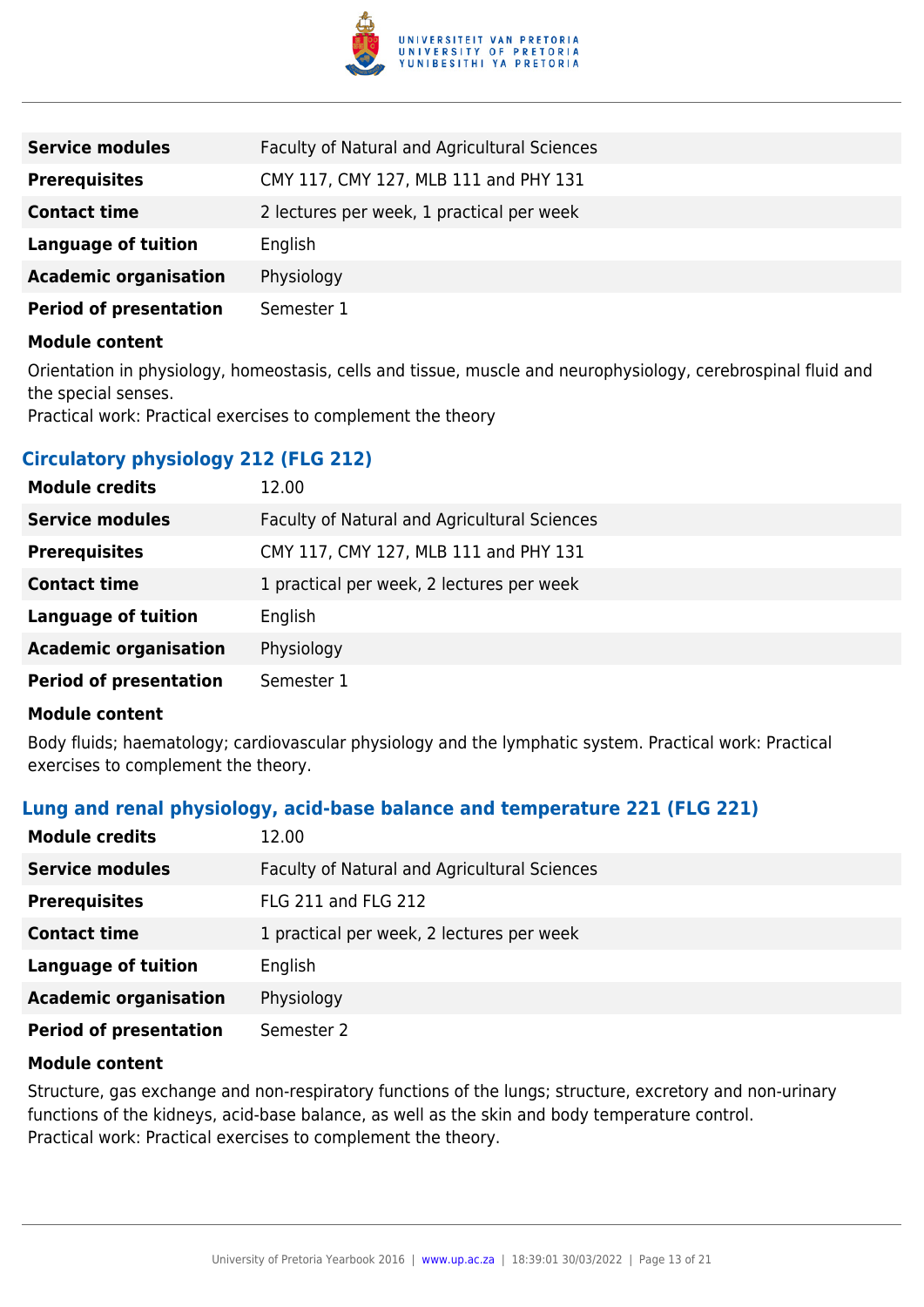

#### **Digestion, endocrinology and reproductive systems 222 (FLG 222)**

| <b>Module credits</b>         | 12.00                                        |
|-------------------------------|----------------------------------------------|
| <b>Service modules</b>        | Faculty of Natural and Agricultural Sciences |
| <b>Prerequisites</b>          | FLG 211 and FLG 212                          |
| <b>Contact time</b>           | 1 practical per week, 2 lectures per week    |
| <b>Language of tuition</b>    | English                                      |
| <b>Academic organisation</b>  | Physiology                                   |
| <b>Period of presentation</b> | Semester 2                                   |

#### **Module content**

Nutrition, digestion and metabolism; hormonal control of the body functions and the reproductive systems. Practical work: Practical exercises to complement the theory.

#### **Molecular genetics 251 (GTS 251)**

| <b>Module credits</b>         | 12.00                                                                                               |
|-------------------------------|-----------------------------------------------------------------------------------------------------|
| <b>Service modules</b>        | Faculty of Engineering, Built Environment and Information Technology<br><b>Faculty of Education</b> |
| <b>Prerequisites</b>          | GTS 161 GS                                                                                          |
| <b>Contact time</b>           | fortnightly practicals, 2 lectures per week                                                         |
| <b>Language of tuition</b>    | English                                                                                             |
| <b>Academic organisation</b>  | <b>Genetics</b>                                                                                     |
| <b>Period of presentation</b> | Semester 1                                                                                          |

#### **Module content**

Chemical nature of DNA. Replication transcription, RNA processing and translation. Control of gene expression in prokaryotes and eukaryotes. Recombinant DNA technology and its applications in gene analysis and manipulation.

#### **Genetic diversity and evolution 261 (GTS 261)**

| <b>Module credits</b>         | 12.00                                                                                               |
|-------------------------------|-----------------------------------------------------------------------------------------------------|
| <b>Service modules</b>        | Faculty of Engineering, Built Environment and Information Technology<br><b>Faculty of Education</b> |
| <b>Prerequisites</b>          | GTS 251 GS                                                                                          |
| <b>Contact time</b>           | 2 lectures per week, fortnightly practicals                                                         |
| <b>Language of tuition</b>    | English                                                                                             |
| <b>Academic organisation</b>  | Genetics                                                                                            |
| <b>Period of presentation</b> | Semester 2                                                                                          |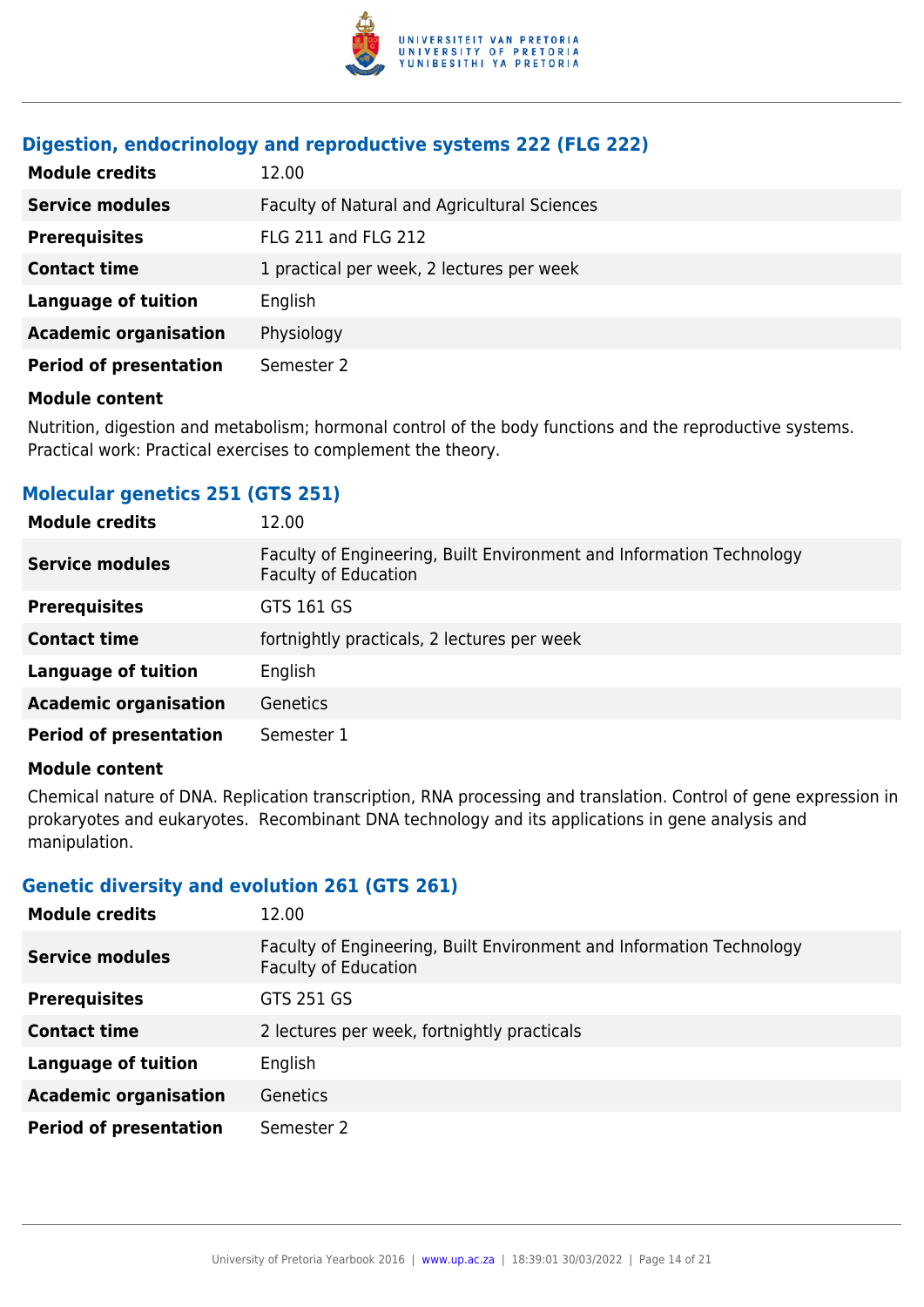

Chromosome structure and transposable elements. Mutation and DNA repair. Genomics and proteomics. Organelle genomes. Introduction to genetic analysis of populations: allele and genotypic frequencies, Hardy Weinberg Law, its extensions and implications for different mating systems. Introduction to quantitative and evolutionary genetics.

## **Psychology 210 (SLK 210)**

| <b>Module credits</b>         | 20.00                                                                                                                                                     |
|-------------------------------|-----------------------------------------------------------------------------------------------------------------------------------------------------------|
| <b>Service modules</b>        | Faculty of Engineering, Built Environment and Information Technology<br><b>Faculty of Health Sciences</b><br>Faculty of Natural and Agricultural Sciences |
| <b>Prerequisites</b>          | SLK 110, SLK 120(GS)                                                                                                                                      |
| <b>Contact time</b>           | 2 discussion classes per week, 2 lectures per week                                                                                                        |
| <b>Language of tuition</b>    | Both Afr and Eng                                                                                                                                          |
| <b>Academic organisation</b>  | Psychology                                                                                                                                                |
| <b>Period of presentation</b> | Semester 1                                                                                                                                                |

#### **Module content**

In this module human development from conception through adolescence to adulthood is discussed with reference to various psychological theories. Incorporated are the developmental changes related to cognitive, physical, emotional and social functioning of the individual and the context of work in adulthood. Traditional and contemporary theories of human development explaining and describing these stages are studied in order to address the key issues related to both childhood and adulthood.

## **Psychology 220 (SLK 220)**

| <b>Module credits</b>         | 20.00                                                                                                                                                     |
|-------------------------------|-----------------------------------------------------------------------------------------------------------------------------------------------------------|
| <b>Service modules</b>        | Faculty of Engineering, Built Environment and Information Technology<br><b>Faculty of Health Sciences</b><br>Faculty of Natural and Agricultural Sciences |
| <b>Prerequisites</b>          | SLK 110, SLK 120(GS) and (RES 210 recommended)                                                                                                            |
| <b>Contact time</b>           | 2 discussion classes per week, 2 lectures per week                                                                                                        |
| <b>Language of tuition</b>    | Both Afr and Eng                                                                                                                                          |
| <b>Academic organisation</b>  | Psychology                                                                                                                                                |
| <b>Period of presentation</b> | Semester 2                                                                                                                                                |

#### **Module content**

This module is a social-psychological perspective on interpersonal and group processes. Themes that are covered include communication, pro-social behaviour, social influence and persuasion, political transformation, violence, and group behaviour.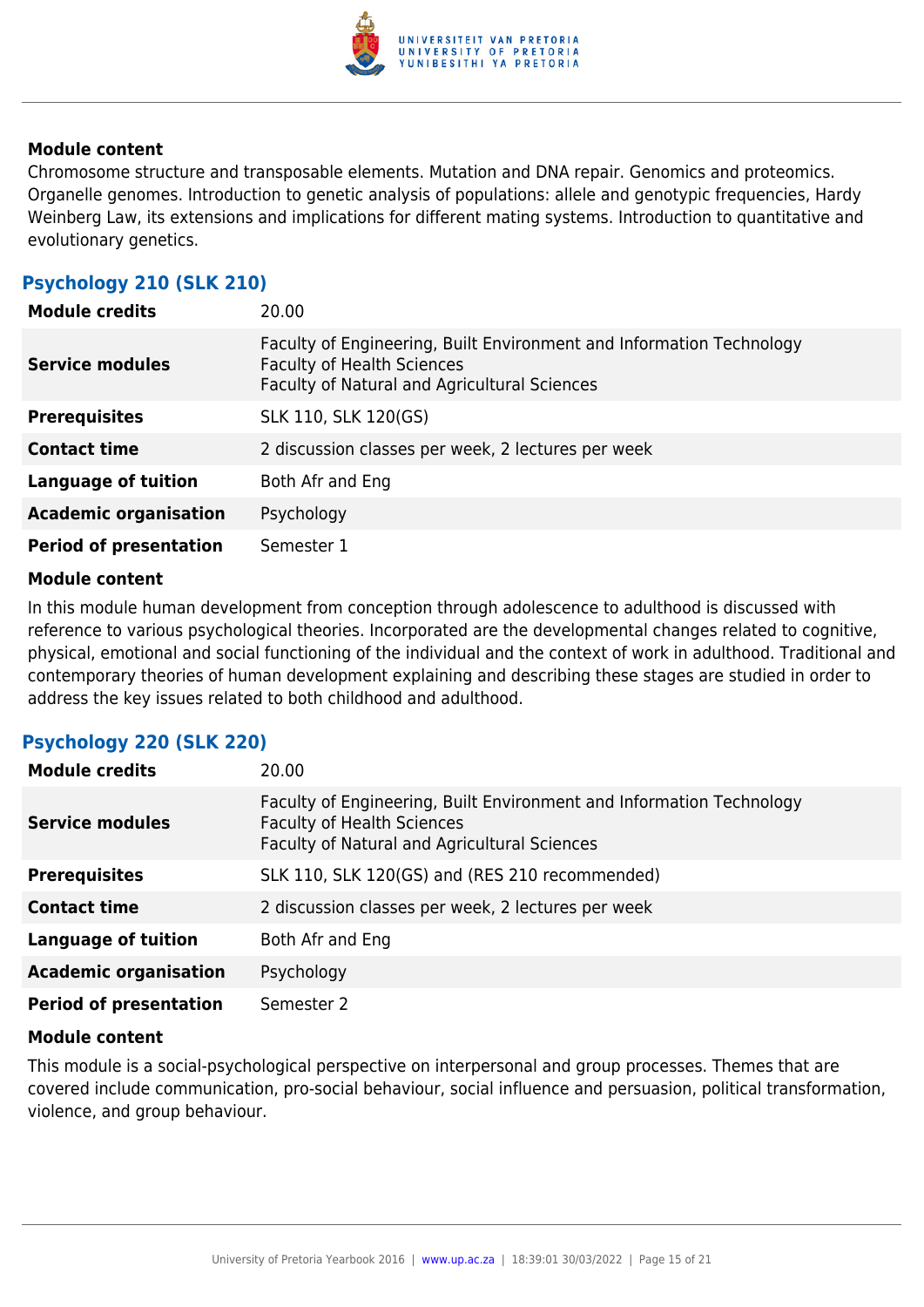

## **Elective modules**

## **Social research: Introductory methodology 210 (RES 210)**

| <b>Module credits</b>         | 20.00                                                                                                                                                               |
|-------------------------------|---------------------------------------------------------------------------------------------------------------------------------------------------------------------|
| <b>Service modules</b>        | Faculty of Engineering, Built Environment and Information Technology<br>Faculty of Economic and Management Sciences<br>Faculty of Natural and Agricultural Sciences |
| <b>Prerequisites</b>          | No prerequisites.                                                                                                                                                   |
| <b>Contact time</b>           | 2 lectures per week                                                                                                                                                 |
| <b>Language of tuition</b>    | Both Afr and Eng                                                                                                                                                    |
| <b>Academic organisation</b>  | Psychology                                                                                                                                                          |
| <b>Period of presentation</b> | Semester 1                                                                                                                                                          |

#### **Module content**

The module introduces methods of inquiry in the social sciences and humanities. The purpose of this module is to introduce students to the research process in order to equip them with the necessary competence to:

- identify social problems, formulate research questions and hypotheses;
- have a basic understanding of writing the literature review and research proposal;
- know and select relevant methods of inquiry;
- be aware of the necessity of conducting ethically sound research; and
- interpret and present data graphically.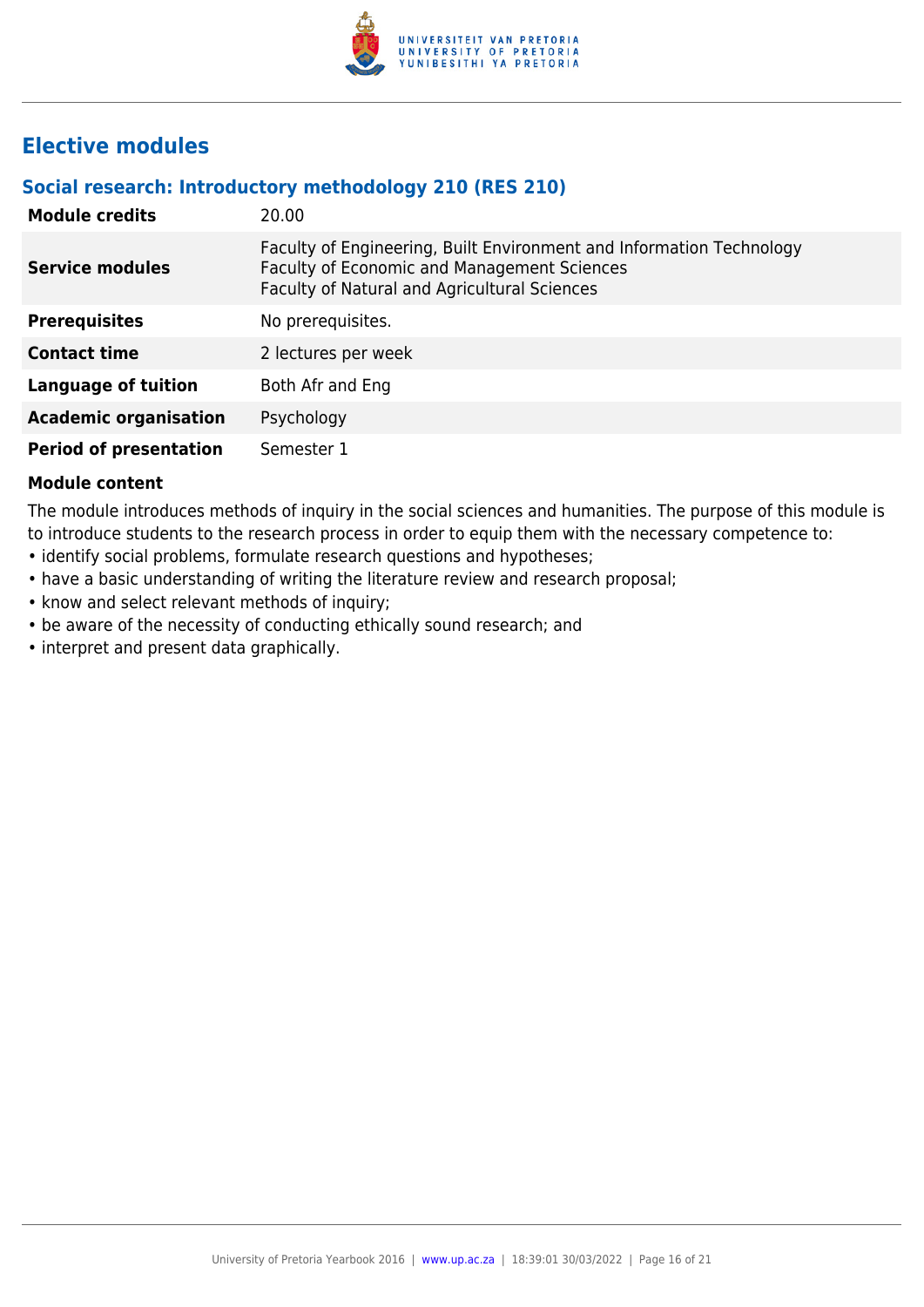

## Curriculum: Final year

**Minimum credits: 168**

## **Core modules**

## **Higher neurological functions 327 (FLG 327)**

| <b>Module credits</b>         | 18.00                                                                  |
|-------------------------------|------------------------------------------------------------------------|
| <b>Service modules</b>        | Faculty of Natural and Agricultural Sciences                           |
| <b>Prerequisites</b>          | BCM 251 GS, BCM 252 GS, BCM 261 GS, BCM 262 GS and FLG 221 and FLG 222 |
| <b>Contact time</b>           | 2 lectures per week, 1 practical per week                              |
| <b>Language of tuition</b>    | English                                                                |
| <b>Academic organisation</b>  | Physiology                                                             |
| <b>Period of presentation</b> | Semester 1                                                             |

#### **Module content**

Overview of higher cognitive functions and the relationship between psyche, brain and immune system. Practical work: Applied practical work.

## **Eukaryotic gene control and development 351 (GTS 351)**

| <b>Module credits</b>         | 18.00                                     |
|-------------------------------|-------------------------------------------|
| <b>Prerequisites</b>          | GTS 251 GS and GTS 261 GS                 |
| <b>Contact time</b>           | 1 practical per week, 2 lectures per week |
| Language of tuition           | English                                   |
| <b>Academic organisation</b>  | <b>Genetics</b>                           |
| <b>Period of presentation</b> | Semester 1                                |

#### **Module content**

Regulation of gene expression in eukaryotes: regulation at the genome, transcription, RNA processing and translation levels. DNA elements and protein factors involved in gene control. The role of chromatin structure and epigenetic changes. Technology and experimental approaches used in studying eukaryotic gene control. Applications of the principles of gene controlin embryonic development and differentiation, cancer and other diseases in humans.

## **Psychology 310 (SLK 310)**

| <b>Module credits</b>      | 30.00                                                                                                                |
|----------------------------|----------------------------------------------------------------------------------------------------------------------|
| <b>Service modules</b>     | Faculty of Engineering, Built Environment and Information Technology<br>Faculty of Natural and Agricultural Sciences |
| <b>Prerequisites</b>       | SLK 210(GS), SLK 220(GS)                                                                                             |
| <b>Contact time</b>        | 2 discussion classes per week, 2 lectures per week                                                                   |
| <b>Language of tuition</b> | Both Afr and Eng                                                                                                     |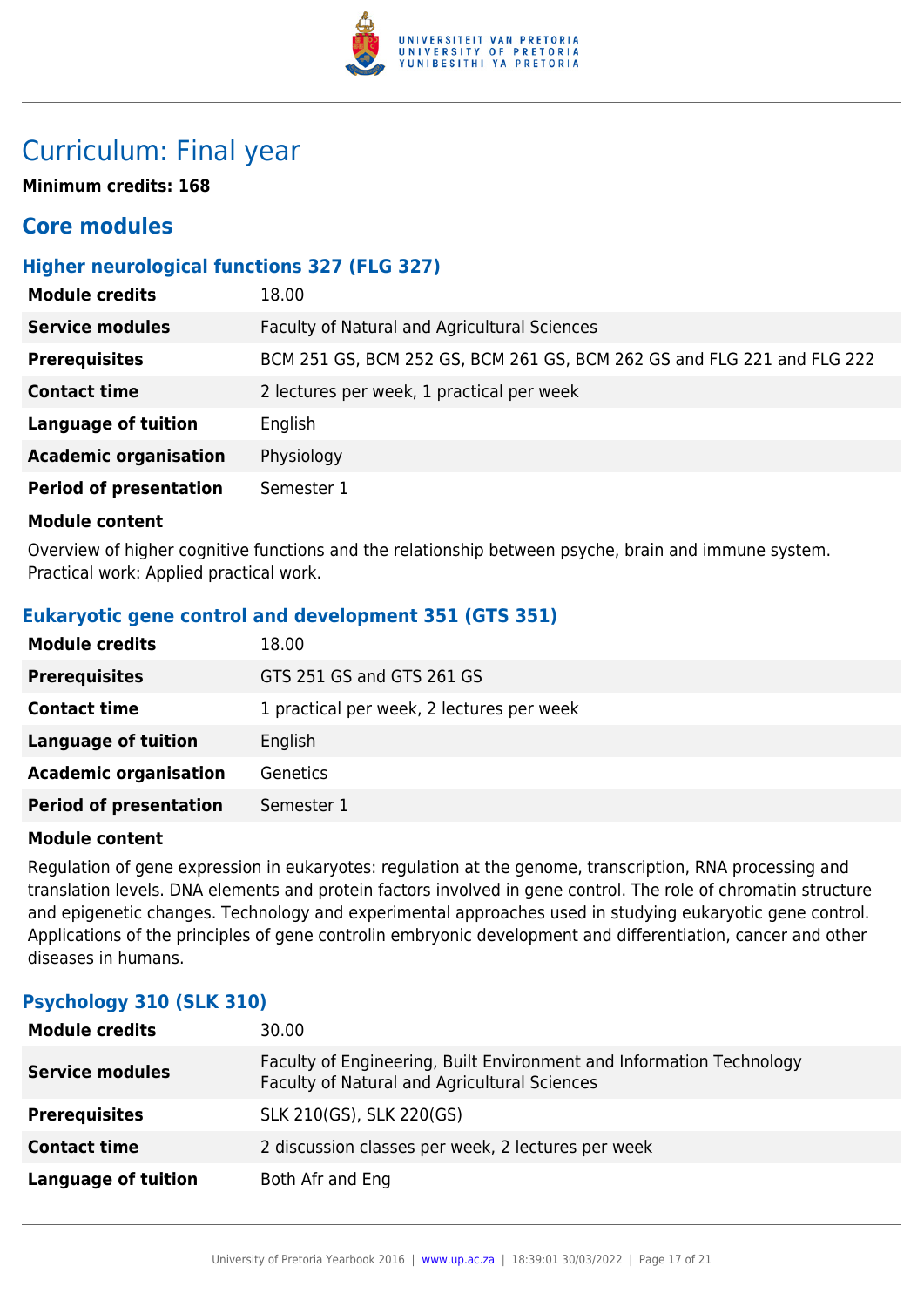

**Academic organisation** Psychology

**Period of presentation** Semester 1

#### **Module content**

Identification of abnormal behaviour in children based on knowledge of normal childhood development; introduction to the study of various models pertaining to abnormal behaviour; understanding and application of basic concepts in child psychopathology. This module also provides an introduction to psychopathology and symptomatology of adult abnormal behaviour. Terminology, definitions of abnormal behaviour, problems in diagnosis, labelling, and myths regarding abnormal behaviour are discussed. Neurosis as a specific mental disorder is studied critically from a multidimensional perspective, including intrapsychic, interpersonal and social-cultural explanations.

## **Psychology 320 (SLK 320)**

| <b>Module credits</b>         | 30.00                                                                                                                |
|-------------------------------|----------------------------------------------------------------------------------------------------------------------|
| <b>Service modules</b>        | Faculty of Engineering, Built Environment and Information Technology<br>Faculty of Natural and Agricultural Sciences |
| <b>Prerequisites</b>          | <b>SLK 310(GS)</b>                                                                                                   |
| <b>Contact time</b>           | 2 lectures per week, 2 discussion classes per week                                                                   |
| <b>Language of tuition</b>    | Both Afr and Eng                                                                                                     |
| <b>Academic organisation</b>  | Psychology                                                                                                           |
| <b>Period of presentation</b> | Semester 2                                                                                                           |

#### **Module content**

This module deals with a community psychological perspective on human behaviour and psychological interventions and also critically explores the contribution of various perspectives in psychology. The module focuses on themes such as definitions of key concepts, principles and aims of community psychology, and the role of the community psychologist as well as the impact of earlier thought frameworks on contemporary perspectives. The implications of these ideas for practical initiatives focussed on mental health in communities, are discussed. The module further focuses on critical psychology. Critical psychology is an orientation towards psychology that is critical towards the assumptions and practices of psychology as it is practiced in the mainstream. It attempts to address power issues as they manifest in the practice of mainstream psychology. The focus is on examining how the practice and theories of mainstream psychology contribute to these power issues impacting on marginalised groups.

## **Genome evolution and phylogenetics 354 (GTS 354)**

| <b>Module credits</b>        | 18.00                                                                |
|------------------------------|----------------------------------------------------------------------|
| <b>Service modules</b>       | Faculty of Engineering, Built Environment and Information Technology |
| <b>Prerequisites</b>         | GTS 251 GS and GTS 261 GS                                            |
| <b>Contact time</b>          | 1 practical per week, 2 lectures per week                            |
| <b>Language of tuition</b>   | English                                                              |
| <b>Academic organisation</b> | <b>Genetics</b>                                                      |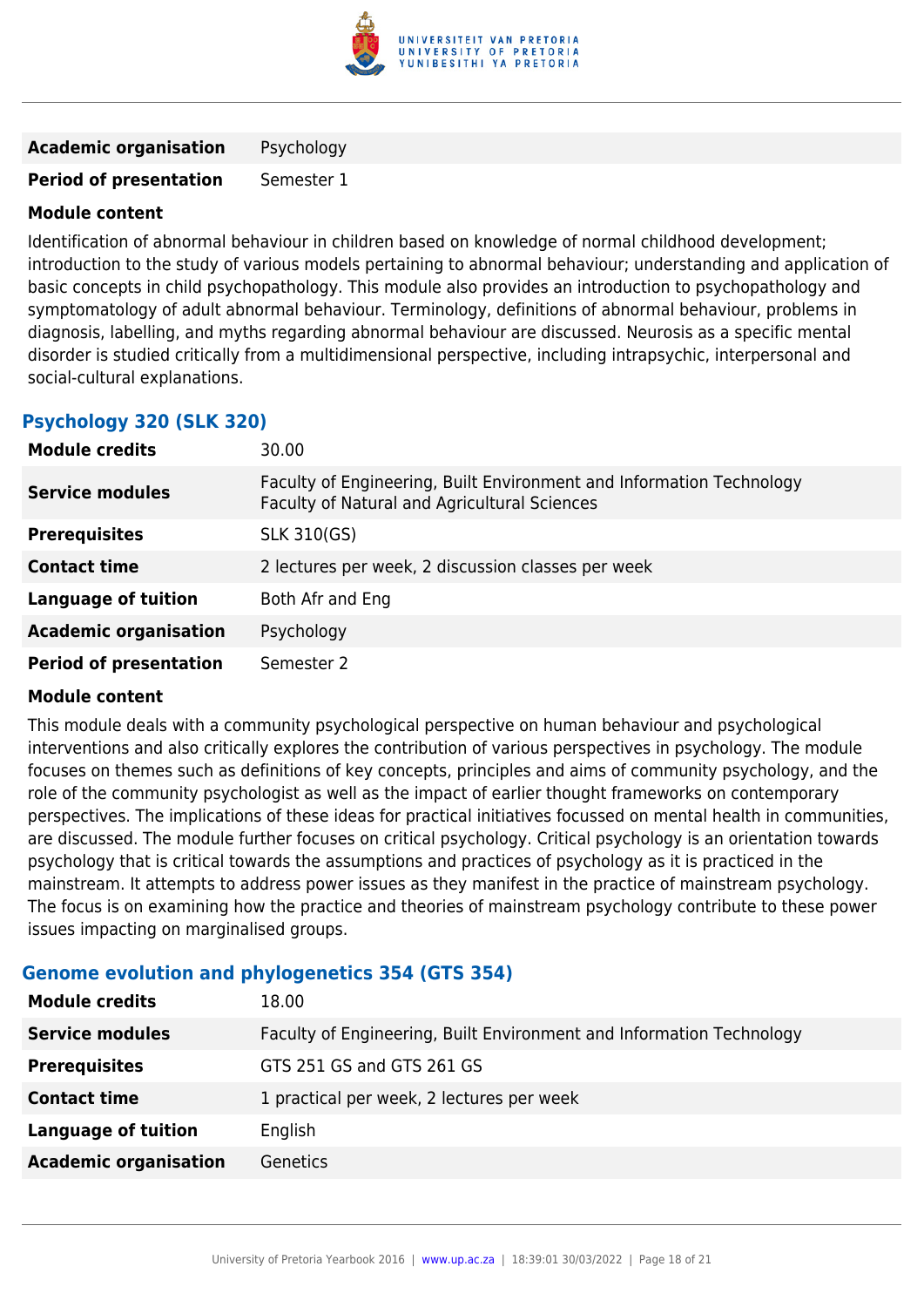

#### **Period of presentation** Semester 1

#### **Module content**

Mechanisms involved in the evolutions of genomes. Comparison of the molecular organisation of viral, archaea, eubacterial and eukarytotic genomes. Genome project design, DNA sequencing methods and annotation. Molecular evolution. Phylogenetic inference methods. Applications of phylogenetics and contemporary genome research.

#### **Genetics in human health 368 (GTS 368)**

| <b>Module credits</b>         | 18.00                                     |
|-------------------------------|-------------------------------------------|
| <b>Prerequisites</b>          | GTS 251 and GTS 261 GS                    |
| <b>Contact time</b>           | 1 practical per week, 2 lectures per week |
| <b>Language of tuition</b>    | English                                   |
| <b>Academic organisation</b>  | <b>Genetics</b>                           |
| <b>Period of presentation</b> | Semester 2                                |

#### **Module content**

Application of modern genetics to human variability, health and disease. Molecular origin of Mendelian and multifactorial diseases. The use of polymorphisms, gene mapping, linkage and association studies in medical genetics. Genetic diagnosis – application of cytogenetic, molecular and genomic techniques. Congenital abnormalities, risk assessment and genetic consultation. Prenatal testing, population screening, treatment of genetic diseases and gene-based therapy. Pharmacogenetics and cancer genetics. Ethical aspects in medical genetics.

#### **Exercise and nutrition science 331 (FLG 331)**

| <b>Module credits</b>         | 18.00                                                                  |
|-------------------------------|------------------------------------------------------------------------|
| <b>Service modules</b>        | Faculty of Natural and Agricultural Sciences                           |
| <b>Prerequisites</b>          | BCM 251 GS, BCM 252 GS, BCM 261 GS, BCM 262 GS and FLG 221 and FLG 222 |
| <b>Language of tuition</b>    | English                                                                |
| <b>Academic organisation</b>  | Physiology                                                             |
| <b>Period of presentation</b> | Semester 2                                                             |

#### **Module content**

\*Closed - requires departmental selection. Mechanisms of muscle contraction and energy sources. Cardiorespiratory changes, thermo-regulation and other adjustments during exercise. Use and misuse of substances to improve performance. Practical work: Applied practical work.

## **Applied and pathophysiology 332 (FLG 332)**

| <b>Module credits</b>  | 18.00                                                               |
|------------------------|---------------------------------------------------------------------|
| <b>Service modules</b> | <b>Faculty of Natural and Agricultural Sciences</b>                 |
| <b>Prerequisites</b>   | BCM 251 GS, BCM 252 GS, BCM 261 GS, BCM 262 GS, FLG 221 and FLG 222 |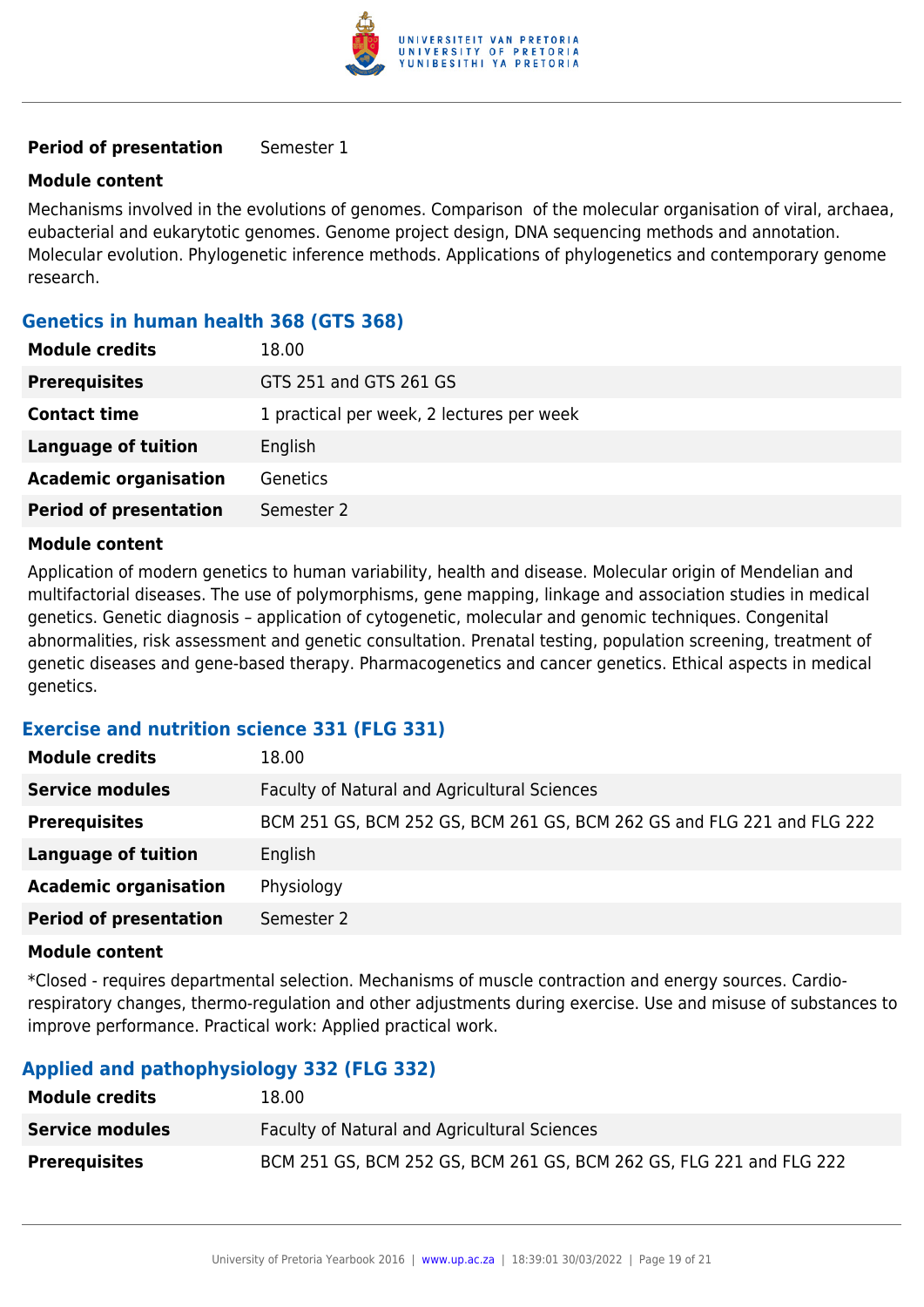

| 2 lectures per week, 1 practical per week |
|-------------------------------------------|
| English                                   |
| Physiology                                |
| Semester 2                                |
|                                           |

Integration of all the human physiological systems. Practical work: Applied practical work.

## **Elective modules**

#### **Population and evolutionary genetics 367 (GTS 367)**

| <b>Module credits</b>         | 18.00                                                                |
|-------------------------------|----------------------------------------------------------------------|
| <b>Service modules</b>        | Faculty of Engineering, Built Environment and Information Technology |
| <b>Prerequisites</b>          | GTS 251 and GTS 261                                                  |
| <b>Contact time</b>           | 1 practical per week, 2 lectures per week                            |
| <b>Language of tuition</b>    | English                                                              |
| <b>Academic organisation</b>  | Genetics                                                             |
| <b>Period of presentation</b> | Semester 2                                                           |

#### **Module content**

Genetic and phenotypic variation. Organisation of genetic variation. Random genetic drift. Mutation and the neutral theory. Darwinian selection. Inbreeding, population subdivision and migration. Evolutionary quantitative genetics. Population genomics. Human population genetics. Levels of selection and individuality. Arms races and irreversibility. Complexity. Applied evolution.

## **Social research: Methodological thinking 320 (RES 320)**

| <b>Module credits</b>         | 30.00                                        |
|-------------------------------|----------------------------------------------|
| <b>Service modules</b>        | Faculty of Natural and Agricultural Sciences |
| <b>Prerequisites</b>          | <b>RES 210</b>                               |
| <b>Contact time</b>           | 2 lectures per week                          |
| <b>Language of tuition</b>    | English                                      |
| <b>Academic organisation</b>  | Psychology                                   |
| <b>Period of presentation</b> | Semester 2                                   |